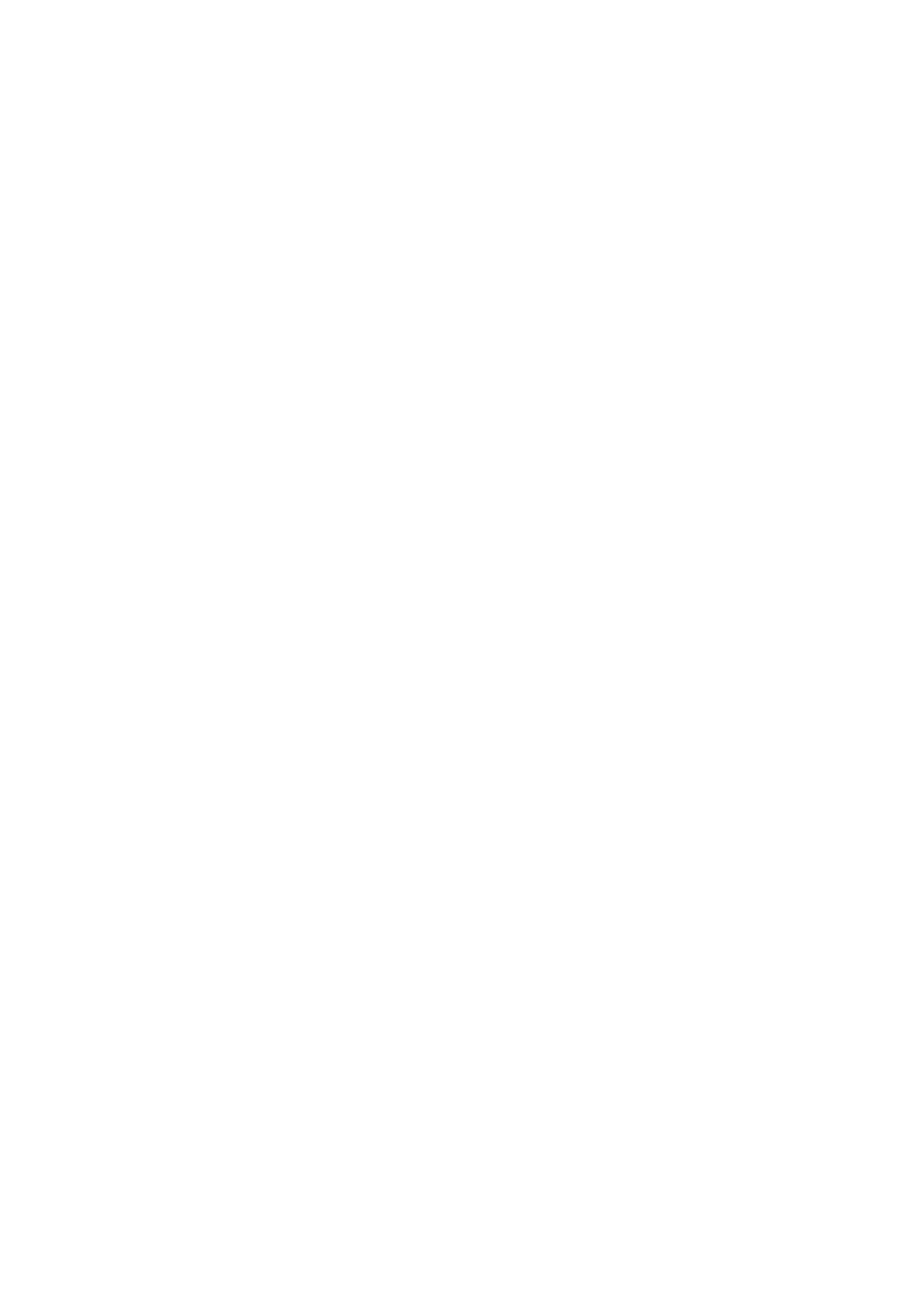*كهن نامهٔ ادب پارسی*، پژوهشگاه علوم انسانی و مطالعات فرهنگی دوفصلiامهٔ علمی (مقالهٔ علمی ــ یژوهشی)، سال ۱۲، شمارهٔ ۲، پاییز و زمستان ۱۴۰۰، ۱۸۵ ـ ۲۰۷

# بررسي روابط قدرت حكومت، عشق و سرمايه در داستان ویس و رامین

منوجهر جوكار\* فاطمه حيات داوو دي \*\*

#### حكىدە

منظومه ويــس و رامــين يــک داســتان عاشــقانه پــارتي از فخرالــدين اســعد گرگــاني شــاعر قرن پنجم است که در آن مسئلهی عشق و ازدواج بر مبنای ســاختارهای اجتمــاعی پــیش از اسلام مطرح شده است. فارغ از عشق ممنوع و ریشههای شکل گیـری آن در ایــن داســتان، می توان آن را نمودی از بر تری قدرت و چگونگی شــکل گیــری مقاومــت در برابـر گفتمــان غالب قدرت محسوب داشت. ما در این پژوهش بــا روش توصـیفی- تحلیلــی بــه بررســی روابط مبيان اعميال قيدرت حكومت ويسيرمايه از يبك سبو و عشيق و عواطيف انسياني ازسويديگر پرداختهايم. نتايج پژوهش نشان مىدهد كه عكس العمـل شخصـيتهـاي ايـن داستان در مقابل قدرت متفاوت است. «شهرو» تسليم قدرت سرمايه مي شود. عكس العمــل «ويوو» در برابر قدرت حكومت ايستادگي است؛ اما درنهايت تسليم آن مي شود. «ويـس» بــا استفاده از قدرت عشق به جنگ سرنوشتی می رود کــه بــه طــور ناخواســته بــر وی تحمیــل شده است و روند رو به تکاملی را نیز در این مسیر طی می کند.

**کليدواژهها:** ويس و رامين، قدرت، حکومت، عشق، سرمايه.

\* دانشیار زبان و ادبیات فارسی، دانشگاه شهید چمران اهواز، اهواز، ایران (نویسندهٔ مسئول)، m.joukar@scu.ac.ir \*\* دانشجوی دکتری زبان و ادبیات فارسی، دانشگاه شهید چمران اهواز، اهواز، ایران، Hayatdavoodi.fatemeh@gmail.com تاريخ دريافت: ٠/٥/٠١٩/٠٥/١٣٠، تاريخ پذيرش: ١۴٠٠/٠٧/٣٠

Copyright © 2018, IHCS (Institute for Humanities and Cultural Studies). This is an Open Access article distributed under the terms of the Creative Commons Attribution 4.0 International, which permits others to download this work, share it with others and Adapt the material for any purpose.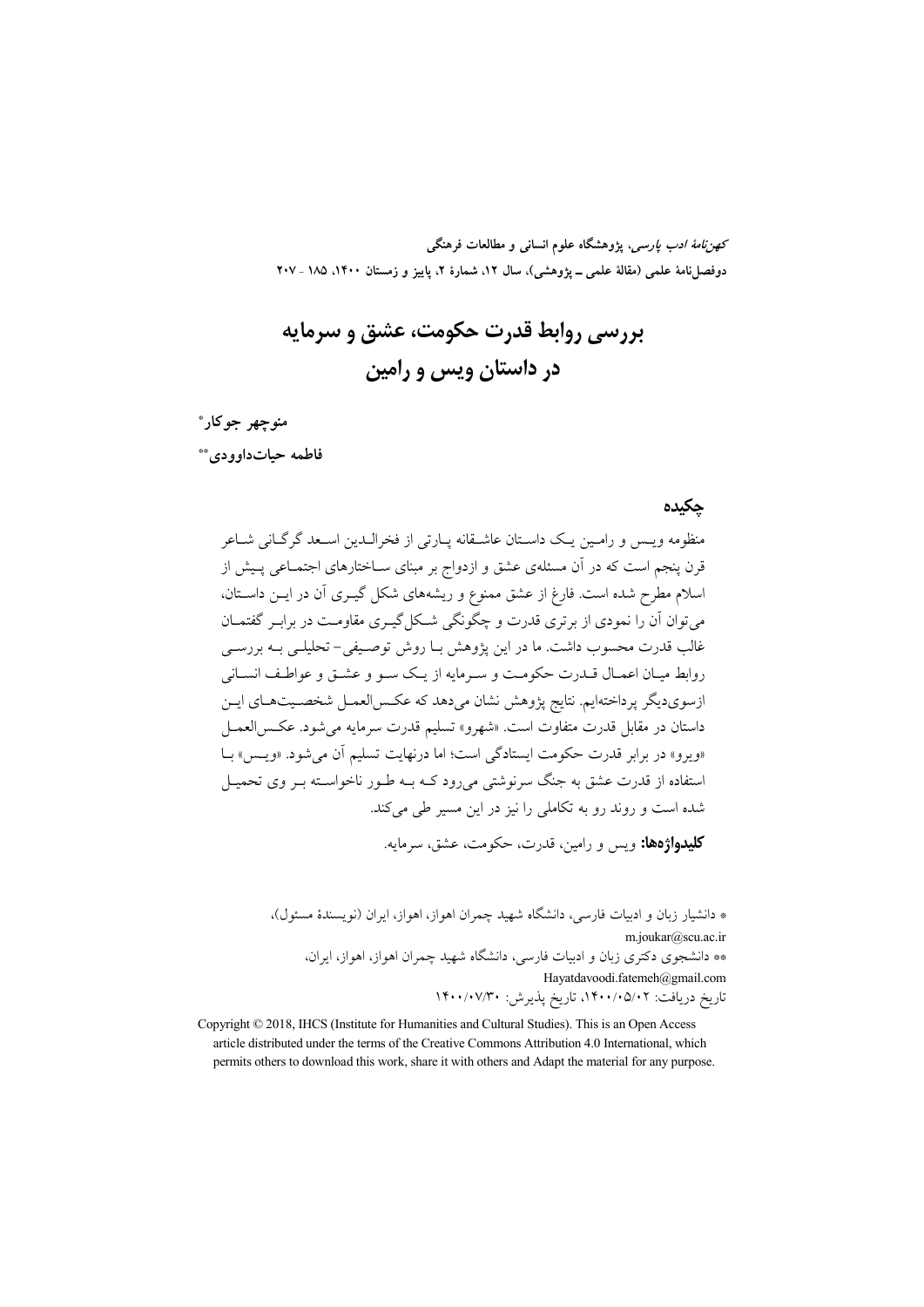# ۱. مقدمه و طرح موضوع

یک متن ادبی مجموعــهای متشــکل از اجــزا و عناصــر درونــی و بیرونــی اســت. ابزارهــا و تمهیــدات زبــانی و ادبــی، در کنــار زمینــههــای اجتمــاعی و فرهنگــی و سیاســی بــه آن یکپارچگی میدهد و سرانجام در عرضه و ارائهی خود، بـه یـک گفتمـان تبـدیل مـیشـود؛ درواقع از منظر گفتمانی، یک متن، کنشی اجتماعی در خدمت ارتبـاط و تعامـل اسـت و بـا دیگر عناصر جامعه یعنی قدرت، ایدئولوژی، تاریخ و سیاست مرتبط است.

انتخاب شکلهای زبان همواره تحت تـأثیر عوامـل زمینـهای ماننـد بافـت بـرون¤تنـی، گفتمان غالب، تاریخ، جامعه، دانشهای زمینهای نویسـنده و شــاعر و عوامــل بــیشــمار دیگـري اسـت كــه همگــي تحــت تــأثير روابــط پيچيــدهي قــدرت و حــوزهي تــأثير ايدئولوژيها هستند. (اَقاگلزاده،۱۳۸۶: ۲۲)

.<br>نگاهی به سیر تاریخی عشق نشان میدهد که گروهی عشق زمینی را تقبیح مــیکننــد و تجلی هوی و هوس میدانند و گروهی دیگر آن را تجلبی عشـق متعـالی مـیبیننـد و آن را یاس مے دارنـد؛ امـا از دیـدگاهی معرفـت شناسـانه پرسـش اساسـی ایـن اسـت کـه ذات عشق چیست و عشق اصیل کدام است؟ منظومه ویس و رامین نیـز یـک داسـتان عاشـقانهی پارتی و از داستانهای کهن فارسی سرودهی فخرالدین اسعد گرگـانی شـاعر داسـتان پـرداز سدهی پنجم هجری است که آن را از متن پهلـوی بــه فارســی دری برگردانیــده و بــه نظــم آورده است. در این منظومه مسئلهی عشق ممنوعه و ازدواج بر مبنای سـاختارهای اجتمـاعی و فرهنگی پیش از اسلام مطرح شده است. به گمان ما گذشته از زمینهها و ریشههـای چنـین عشقی در جامعهی کهن ایران، نقش روابط قدرت و سرمایه و نفـوذ و تـأثیر عوامـل مـالی و مادی در شکل گیری این رابطهی عاشقانه، جای بررسی دارد.

صاحب مجمل|لتواريخ و القصص ايــن قصــه را بــه عهــد شــاپور پســر اردشــير بابكــان منسوب دانسته و گفته است: اندر عهد شاپور اردشیر قصهی ویـس و رامـین بـوده اسـت و موبد برادر رامین صاحب طرفی بود از دست شاپور، به مرو نشستی و خراسـان و ماهــان بــه فرمان او بود. ليكن به عقيدهي ما بايد اين قصــه پـيش از عهــد ساســاني و لااقــل در اواخــر عهد اشکانی پیدا شده باشد؛ زیرا آثار تمدن دورهی اشکانی و ملوکالطوایف آن عصـر در آن آشکار است. (صفا، ۱۳۸۱: ج ۲۲۶/۱)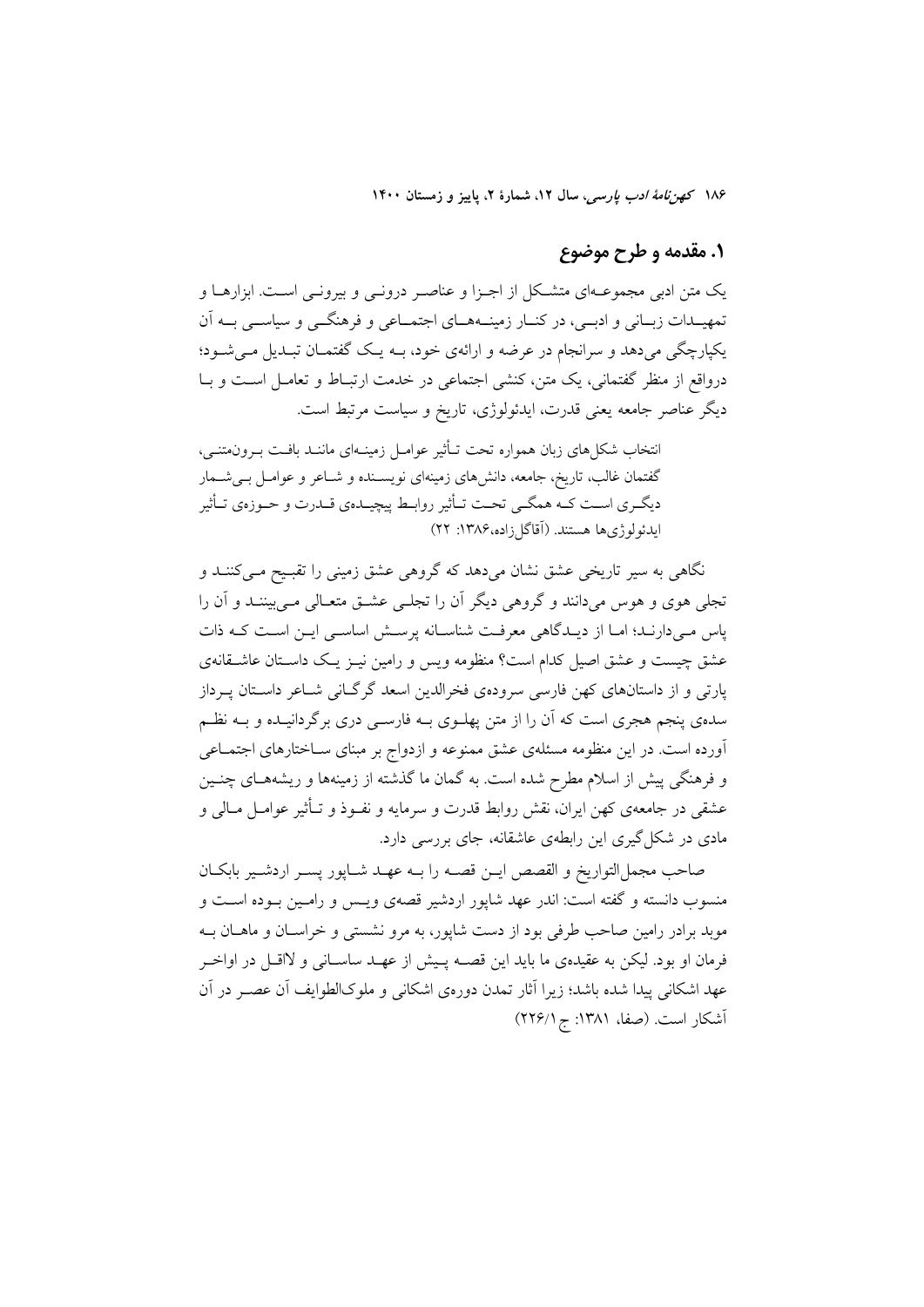معـین نیـز داسـتان ویـس و رامـین را کـه یکـی از پایـههـای ادبیـات غنـایی در زبـان فارسی است متعلق به دورهی اشکانیان دانسته است. « اصل آن به زبان یهلـوی و متعلـق بـه دورهي اشكانيان است.» (معين،١٣۶٣: ١٣٣٠) ولاديمير مينورسكي نيز داسـتان را مربـوط بـه دورهي اشكاني مي داند. (مينورسكي،١٣٣٥: ۴۷) محمد جعفر محجوب كتاب ويس و رامـين را از لحاظ قدمت سومین مثنوی موجود و نخستین منظومهی عشقی دانسته است. «ویس و رامين فخرالدين اسعد گرگاني كه در نيمه نخستين قرن پـنجم پايـان يافتـه از لحـاظ قــدمت سومین مثنوی موجود و نخستین منظومـهی عشـقی اسـت کـه از گزنـد فتنـههـای روزگـار ايمن مانده و به تمامي بدست ما رسيده است.» (اسعد گرگاني،۱۳۳۷: ۸)

هدف ما از يـرداختن بـه ايــن پــژوهش، نشــان دادن كــاركرد عنصـر «قــدرت» و كــنش قدرتمندانهی صاحبان نفوذ و سرمایه در ایجاد و جهتدهی روابط عاشیقانه است کیه بیه گمان ما در کلیت اجزای این داستان جریان دارد؛ زیرا مادامی که اسباب و عوامـل و اجـزای قدرت در حیطهی وظیفهی خود عمل نکنند، صاحب قدرت یا یا شکست مواجه می شـود و یا کارش به خودکامگی می|نجامد. گفتنی است کــه عکــس|لعمــل شخصــیتهــای مختلــف داستان در برابر اعمال یا پذیرش قدرت متفاوت است و این تفاوتها به رونـد شـكل گیــری این داستان و کشش و تداوم آن کمک بسیار کرده است و مـا در پـژوهش حاضـر بـه ایـن موارد نيز پرداختهايم.

### ٢. پيشينۀ پژوهش

با توجه به بررسیهای انجام شده تا کنون پژوهشی دربارهی بررسی روابـط قــدرت در ایــن داستان صورت نگرفته اسـت؛ امـا در ديگـر موضــوعات مربــوط بــه ايــن منظومــه مقــالات ارزش،مندی نوشته شده است که در زیر برخی را معرفی میکنیم:

ـ مینورسکی در مقالهی «ویس و رامین» به بررســی و تحلیــل ویــس و رامــین از منظــر تحلیل داستان پرداخته است. وی کوشیده با مطالعهی منابع مختلـف شــرقی و غربــی ازجمله اشاراتی که در خود منظومهی ویس و رامین فخـر گرگـانی هسـت، زمـان و مکان داستان را روشن سازد؛ و از مجموع تحقیقات خود به این نتیجـه رسـیده اسـت که داستان مربوط به زمان اشکانیان و قلمرو فرمانروایی آنان است.(۱۳۳۵: ۳–۷۳)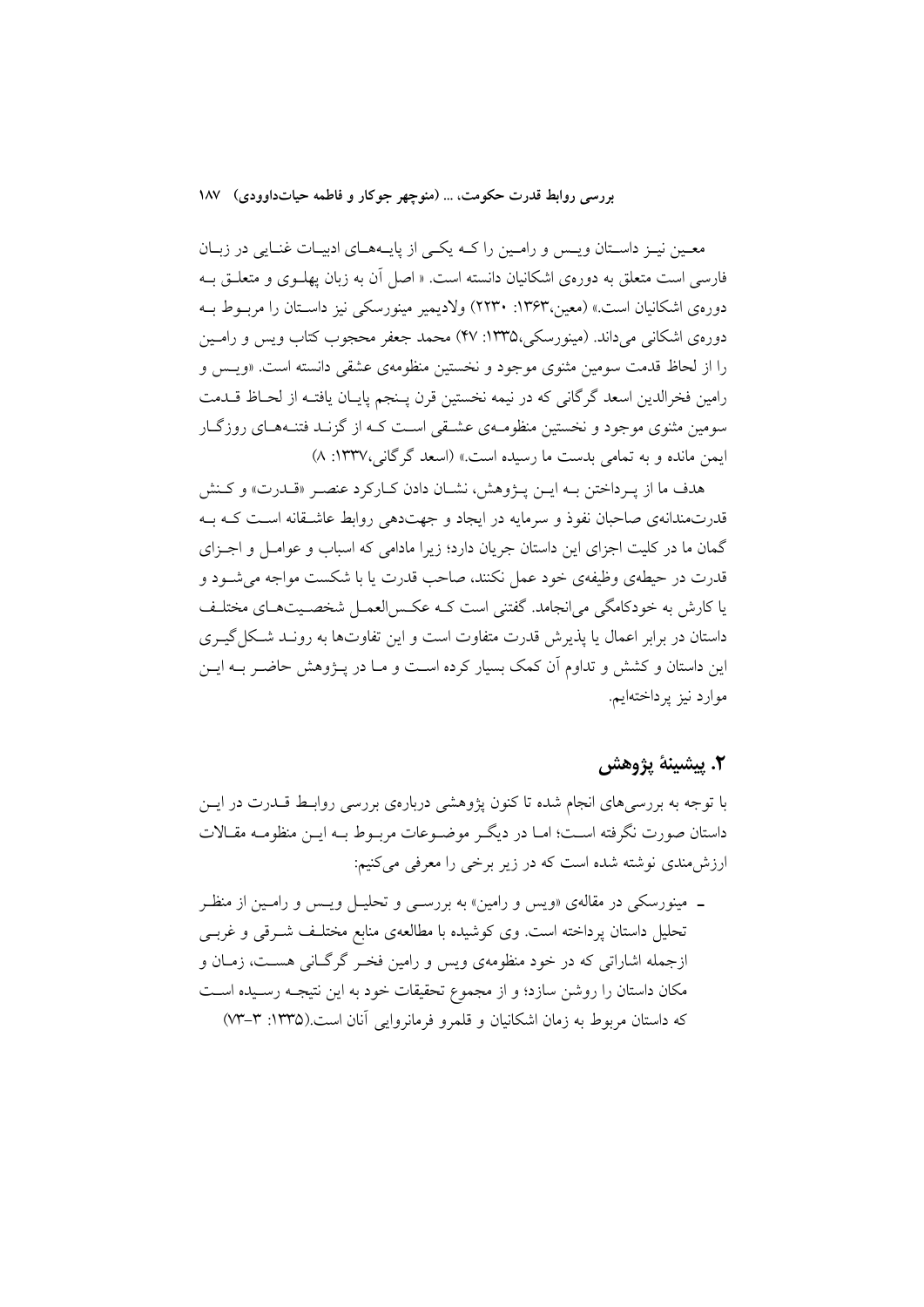- ـ محمــدعلي اســلامي ندوشــن نيــز در مقالــه «اَيــا ويــس و رامــين يــک منظومــهي ضداخلاقی است؟» به مسالهی عشق ممنوعه در این داستان توجه کرده و بــا بررســی مسائل مذهبی و اندیشههای جامعهی آن روزگار، به ایـن نتـایج دسـت یافتـه کـه بـا وجود برداشتهای منفیای که از داستان ویس و رامین می شود، این روایت بـر پایــه اعتقادات حاکم بر آن زمان تدوین گردیده است. ( ۱۳۴۹: ۹-۱۱)
- ـ محمد جعفر محجوب در مقالهی «نظری به سیر عشق در داستان ویس و رامین» بـه بررسی و تحلیل عشق و مؤلفههـای آن در ایــن داسـتان پرداختـه و بـه ایــن نتیجـه رسیده است که ویس و رامین مقدمهی هیچ واقعه و حادثهی اصـلی دیگـری نیسـت. واقعهی اصلی این داستان شرح عشــق و غــم عشــق دو دلــداده بــه یکــدیگر و بیــان فرازونشیب و سخت و سست سرگذشتی عاشقانه و شرح پست و بلنـد و رنـجهـا و شادیهای دو موجود زمینی و خاکی بر اثر شیفتگی و دلباختگی به یگـدیگر اسـت. گوينده در بيان اين عشق غريب و پرماجرا هـيچ چيـز را از خواننـده پنهـان نكـرده و نه تنها شوق و شورها و برصبریها را تصویر کرده، بلکه دودلـیهـا، پشـیمانیهـا و خـردهگيـريهـاي ايـن دو عاشـق را بـا صـداقت و صـراحت تمـام شـرح داده و هیچ نکتهای را ناگفته نگذاشته است. (۱۳۷۱: ۴۶۹– ۵۱۱)
- ـ اسماعیل حاکمی و راضیه زواریان در مقالهی « بررسی جایگاه زن و عشــق در ویــس و رامين فخرالدين اسعد گرگاني» ابتدا به بررسي جايگاه زن بـا توجــه بــه شخصــيت اصلی منظومه یعنی ویس پرداختهاند و سپس نقش و نوع و جایگاه عشـق را در ایــن منظومه بررسی کرده و به این نتیجه رسیدهاند که زنان ایران زمـین همـواره از جایگـاه اجتماعی، سیاسی، عاطفی و احساسی خود دفاع کرده و همواره حق طلب بودهاند ک نمونهی بـارز آن ویـس اسـت کـه در مقابـل روابـط حـاکم بـر جامعـهی مردسـالار ایستادگی می کند. (۱۳۹۰، ۱۰۷-۹۱)
- ـ عبدي و صيادكوه نيز در مقالهي «بررسـي دو شخصـيت اصـلي منظومـهي ويـس و رامین بر اساس الگوی سفر قهرمان» با بهـرهگیـری از الگـوی سـفر قهرمـان جـوزف کمپیل دو شخصیت اصلی منظومهی ویس و رامین را تحلیل که دهانید تیا دیپدگاهی تازه دربارهی ویس و رامین و قهرمان اصلی داستان ارائـه دهنـد. در بخـش اصـلی یژوهش نویسندگان با در نظر گرفتن سفر بیرونی(سرنوشت) و درونی (عشـق) بـرای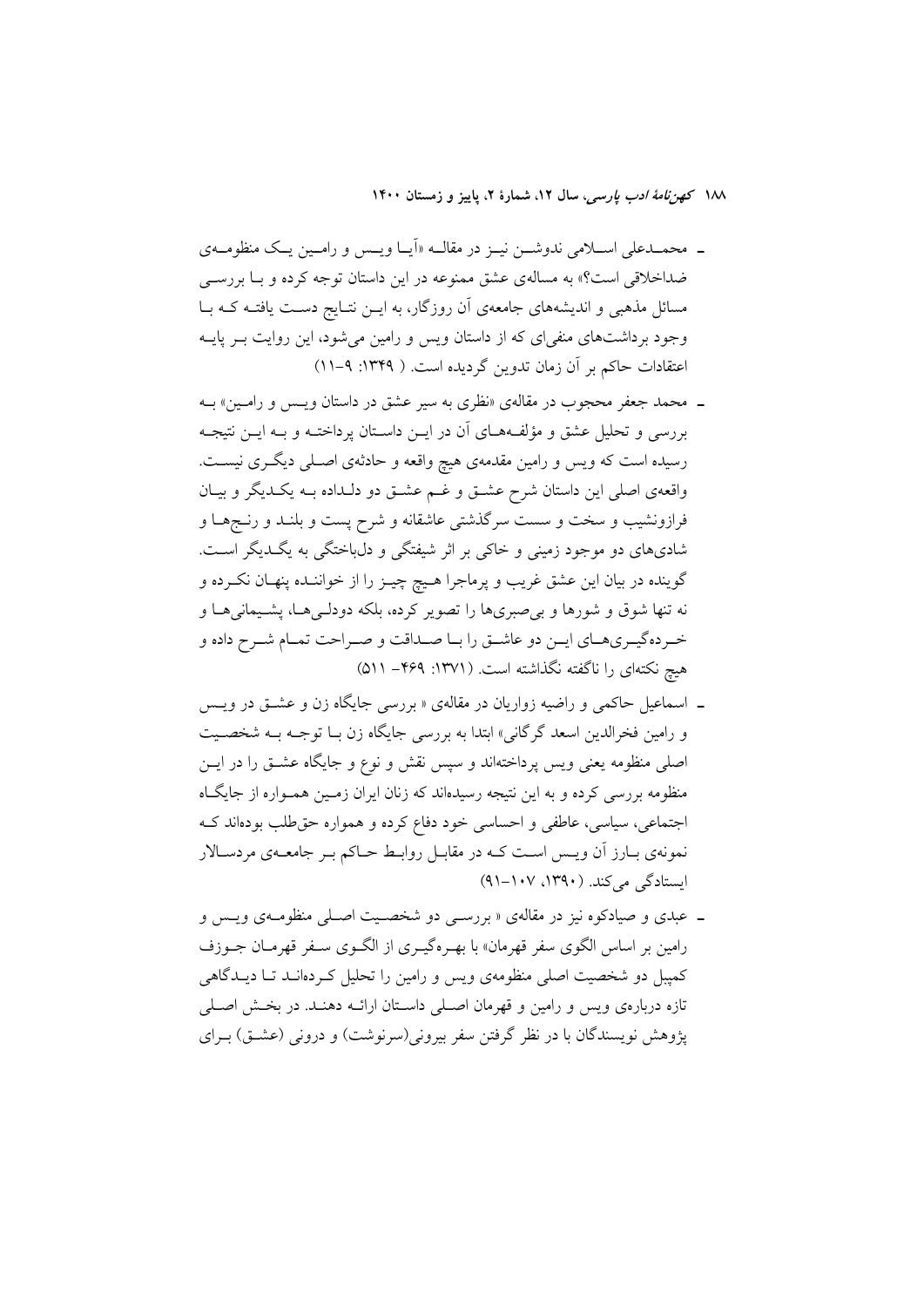هر قهرمان به نتـايجي چــون كــاربرد بيشــتر الگــوي ســفر قهرمــان بــر ســفر درونــي دو قهرمان و حضور ويس به عنوان شخصيت اصلي داستان رسيدهانـد. (١٣٩٢: ١٢٧- $(17<sub>A</sub>)$ 

ـ علیرضا تقوی کوتنایی در مقالهی «بررسـی و تحلیـل عنصـر شخصـیت در ویـس و رامین اثر فخرالدین اسعد گرگانی» به بررسی عنصـر شخصـیت در ارتبـاط بــا دیگــر عناصر تحلیل ساختاری در داستان ویس و رامین برداخته است. نگارنده مقاله به ایــن نتیجه رسیده است که در بیشتر حوادث داستان ویس و رامین، شخصـیتی کـه محـور اصلی دارد ویس است و دیگر اشخاص اصلی داستان چــون رامــین و شــاه موبــد در مدار ویس می چرخند و بر اثر کنش های او از خود واکنش نشـان مـی دهنـد. (۱۳۹۵:  $(1 - 17)$ 

# ۰۳ گذری بر داستان ویس و رامین

برابر با روایت فخرالدین اسعد گرگانی، موبد شاه مرو به شـهرو زن پــری چهــرهی مــاه آبــاد ابراز علاقه میکند؛ اما شهرو به شاه موبد میگوید که متأهل و دارای یک فرزند پسر بــه نــام ویرو است. یادشاه از این ابراز علاقه دست برنمی دارد. از این رو شهرو ناگزیر مبی شـود بـه دلیل داشتن روابط دوستانه با خاندان بزرگ و قدرتمند در شمال شرقی ایران قول بدهــد کــه اگر روزی صاحب دختری شد او را به همسری پادشاه مـرو در بیـاورد. از قضـای روزگـار شهرو صاحب دختري مي شود و نام آن را ويس مي گذارد. ولي پلافاصله ويس را به داسهاي سپرده تا او را به خوزان ببرند و با کودک دیگری که تحت آمـوزش بزرگــان کشـوری بــود، دورههـاي علمــي و مهــم اَن روزگــار را ببينــد. كــودک دوم کســي نبــود جــز رامــين بــرادر یادشـاه مـرو. هنگـامی کـه ایــن دو کــودک بهتـرین دوران کــودکی و جــوانی را درکنــار یکدیگر می گذارنند، رامین به مرو فراخوانده میشود و ویس نیز به زادگاه خـود در همـدان. شهرو ویس را به همسری ویرو درمی[ورد. خبر به گـوش یادشـاه مـرو مــی رسـد و از ایــن پیمانشکنی خشمگین میشود. به همین روی به شاهان گرگـان، داغسـتان، خــوارزم، ســغد، سند، هند، تبت و چین نامه می نویسد و درخواست کمک نظامی می کنـد تــا بــا شــهرو وارد نبرد شود. پس از خبر دار شدن شهرو از این ماجرا وی نیز از شاهان آذربایجان، ری، گـیلان، خوزستان، استخر و اصفهان كه همگی در غرب ايـران بودنـد، درخواسـت كمـك مـي كنـد.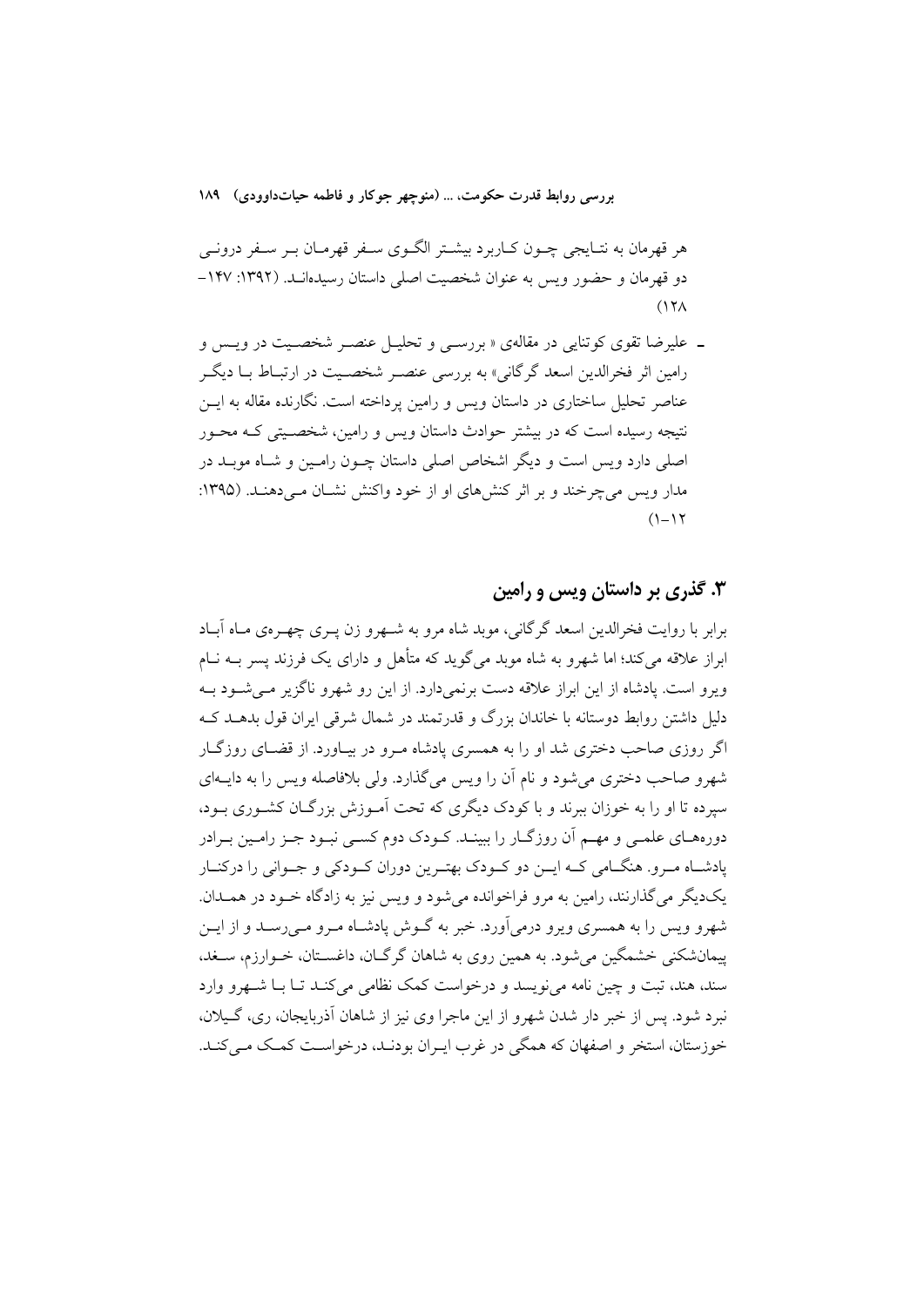یس از چندی هـر دو لشـگر در دشـت نهاونـد رویـاروی یکـدیگر قـرار مـی گیرنـد. نبـرد آغاز می شود و یدر ویس قارن در این جنگ کشته می شود. در فاصله نبرد رامین نیز در کنــار سپاهیان شرق ایران قرار داشت و ویس نیز در سپاهاین غرب ایران شـرکت نمـوده بـود. در زمانی کوتاه آن دو چشمشان به یکدیگر می افتـد و سـالهـای کـودکی همچـون پـردهای از دیدگانشان با زیبایی و خاطرهی گذشته عبور می کنـد. آری نقطـهی آغــازین عشــق ویــس و رامین در دشت نهاوند رقم می خورد. رامین پس از این دیدار به این اندیشه می افتد که بـرادر خویش شاه موبد را از فکر ازدواج با ویس منصـرف کنـد، ولـی پادشـاه مـرو از قبـول ایـن درخواسـت امتنــاع مــىکنــد. پــس از نبــردى ســخت شــاه موبــد شــهرو را بــا دادن مــال و ثروت میفریبد. شهرو نیز به درخواست پادشاه مرو تن میدهد و دروازهی شـهر را بـه روی وی میگشاید تا وارد شود و ویس را با خود ببرد. پس از بردن ویس به دربار شـاه موبـد در شهر جشن باشکوهی برگزار میشود. ویس نیز که هـیچ علاقـهای بـه شـاه موبـد نـدارد، از هـم بستر شــدن بــا يادشــاه امتنــاع مــى كنــد. در ايـــن ميــان شخصــيتى سرنوشــت ســاز وارد صحنه میشود. وی دایه ویس و رامین در دوران کـودکی اسـت کـه پـس از شـنیدن خبـر ازدواج پادشاه مرو با ویس خود را از خوزستان به مرو مـیرسـاند. سـپس بـا نیرنـگـهــایی ترتیب ملاقات ویس و رامین را میدهد. شاه موبد که از جریانات اتفاق افتاده آگـاهی نــدارد، از برادرش رامین و همسرش ویس بـرای شــرکت در یـک مراســم شــکار در غــرب ایــران دعوت می کند تا هم ویس بتواند با خانوادهاش دیدار کند و هم آیین دوستی بین دو خانــدان شکل گیرد. ولی نزدیکان شاه از جریانات پیش آمده بین دایه و ویـس و رامـین خبرهـایی را به وي مي دهند. شاه موبد از روي خشم آنان را تهديد به رسوايي مي كند. حتى رامين را بـه مرگ نیز وعده میدهد. ویس پس از این اتفاقات لب به سخن می گشاید و عشق جاودانــهی خود را به رامین فریاد میزند و میگوید که در جهان هستی بـه هـیچ کـس بـیش از رامـین عشق و علاقه ندارم و يک لحظه بدون او نمي توانم زندگي کـنم. او تنهـا راه نجـات از ايــن درگیریها را فرار به شهری دیگر میبیند. ویس و رامین به ری میگریزنــد و محــل زنــدگی خود را از همگان مخفی میکنند. روزی رامین نامهای برای مادرش می نویسد و از جریانــات یش آمده پرسش میکند. ولی مادر محل زندگی آنان را به شاه موید که پسیر ب(رگش بود، خبر میدهد. شاه بـا سـیاهش وارد ری مـیشـود و هـر دو را بـه مـرو بـازمی گردانـد و بـا یای درمیانی بزرگان آنها را عفو میکند. شاه موبـد کـه از بـبی وفـایی ویـس بـه خـود آگــاه شده بود، در هر زمانی که از کاخ دور می شد، ویس را زندانی مـیکـرد تـا مبـادا بـا رامـین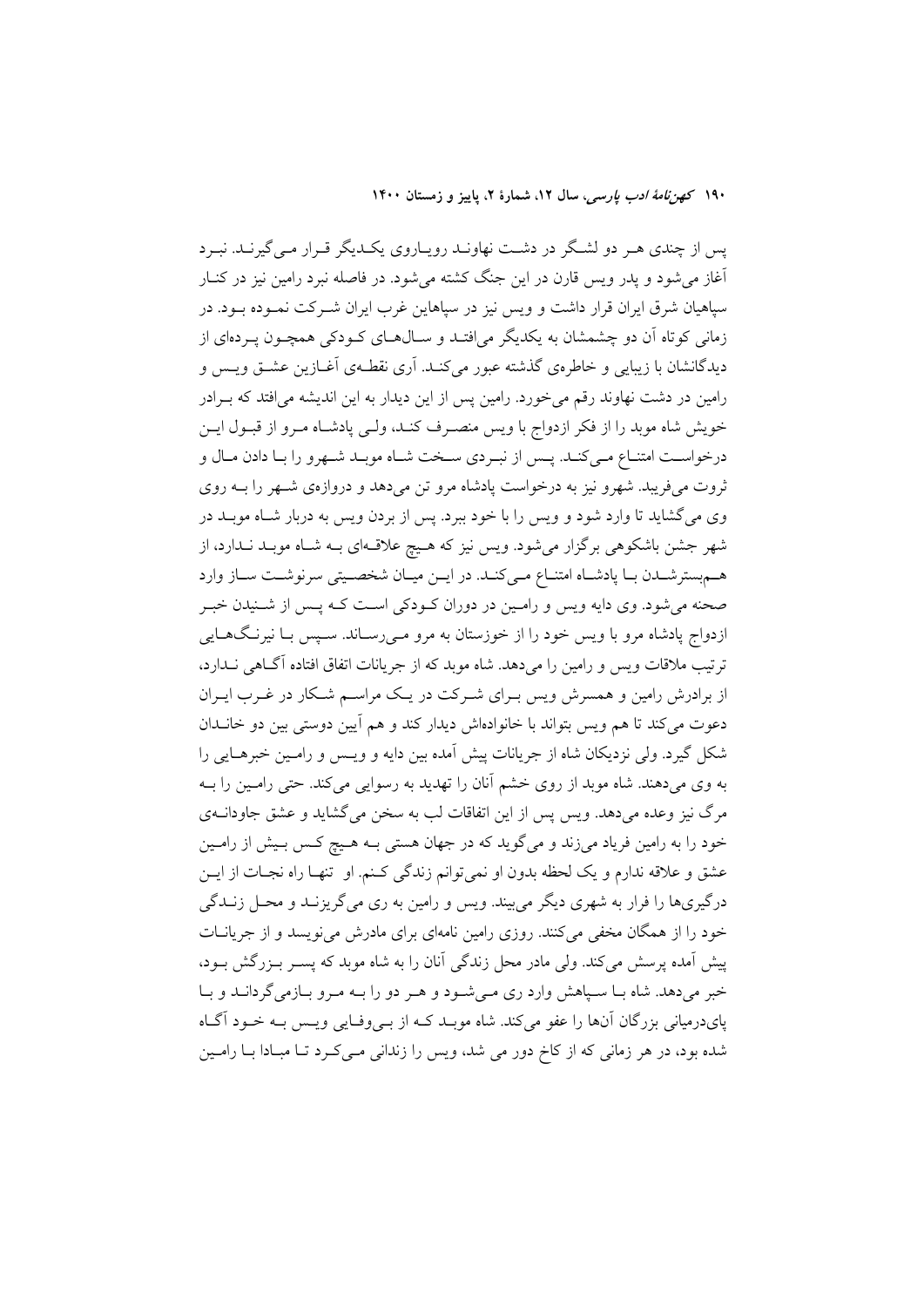دیــداری کنــد. پــس از ایــن وقــایع آوازهی عاشــق شــدن رامــین و همســر شــاه در مــرو شنیده می شود. روزی رامین که استاد و نوازندهی چنگ و سازهای ایرانــی بــود، در ضــیافتی بزرگ در دربار مشغول سـرودن عشـق خـود بـه ويـس مـىشـود. خبـر بـه بـرادرش شـاه مرو می رسد و وی با خشم به نزد رامین می آید و او را تهدید می کند که اگر سـاکت ننشـیند و این چنین گستاخی کند، وی را خواهد کشت. درگیری بالا می گیـرد و رامـین بــه دفــاع از خویش برمی خیزد. بزرگان شهر مرو رامین را پنـد مـی(هنـد کـه بهتـر اسـت کـه شـهر را ترک کنی و به این خیانت به همسر برادر خود پایان دهی؛ زیرا در نهایت جنگی سخت بـین شما درخواهد گرفت. با گفتههای بزرگان مرو رامین شهر را تـرک مـی کنـد و راهـی غـرب ایران می شود و ناچار زندگی جدیدی را با دختری از خانوادهی بزرگان پیارتی بـه نیام گیل آغاز می کند. ولی یاد و خاطرهی ویس هرگز از اندیشهی او پاک نمی شود. روزی کـه رامـین گل را به چهرهی ویس تشبیه میکند، گل برآشفته میگردد و پس از مشاجراتی از یکدیگـر جدا می شوند. رامین که اندیشهی ویس را از یاد نبرده بود، نامهای به ویس می نویسد. سـیس مکاتبات طولانی بین آن دو مخفیانه انجام می گیرد و بنا به درخواست ویس، رامـین بـه مـرو باز میگردد و هر دو با برداشتن مقداری طلا از خزانهی شاهی فرار میکننـد و راهـی غـرب ایران میشوند و پس از عبور از قزوین به دیلمان میرسند و آنجا مسـتقر مـیشـوند. پادشـاه مرو کـه خبـر را مـی شـنود، سـخت آشـفته مـی شـود و بـا سـیاهیانش راهـی جسـتجوی آندو می شود. شاه در شکارگاه کشته می شود. پس از شنیدن خب موگ شاه موبید رامین بهعنوان جانشین وی تاج سلطنت را بر سر میگذارد و زندگی رسمی خود را بـا معشــوقهی خود آغاز می کند تا روزی که ویس پس از سال&ا به مرگ طبیعی می میرد. رامین که زنــدگی پر از رنجش را برای رسیدن به ویس سپری کرده بود با مرگ ویس کالبد او را در زیرزمینــی قرار میدهد و پس از واگذاری تاج و تخت شاهی به فرزندش راهی آنجا میشــود و بعــد از مدتی در کنار ویس زندگی را بدرود میگوید.

# ۴. نگاهی به کارکرد قدرت در روابط میان انسان ها با تأکید بر اندیشهٔ فوکو

«قدرت» گرچه به خودی خود عینیت و نمود نــدارد؛ امــا راهبــردی اســت کــه روابــط میــان انسانها و نهادهای اجتماعی، مبتنی بر بود و نبود آن تعیین و تعریف میشود و بـدین روی، مورد توجه پژوهشگران علوم سیاسی و اجتماعی بوده است. میشــل فوکــو(۱۹۲۶–۱۹۸۳م)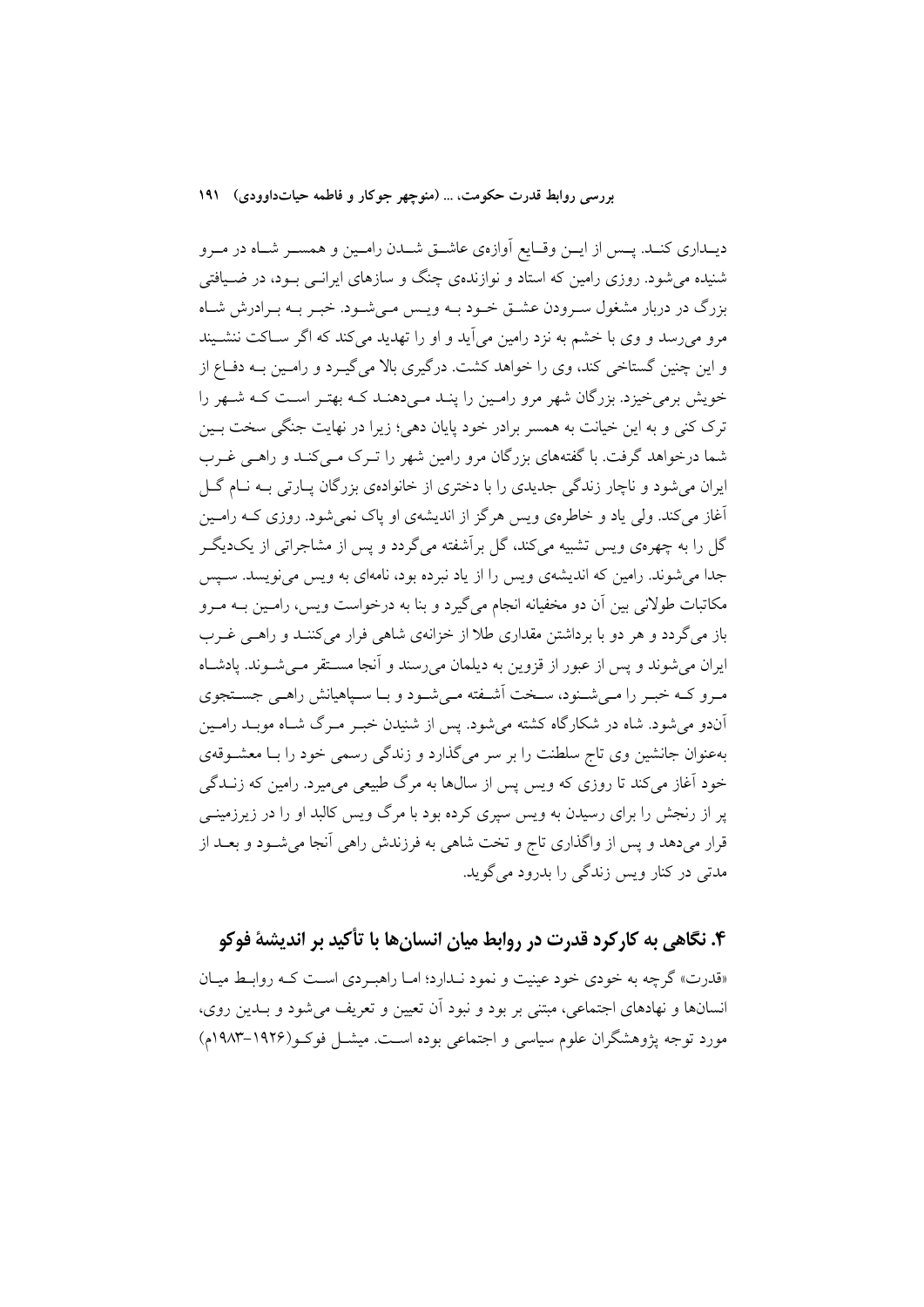اندیشمند فرانسوی معتقد است که «تنها در قالب رابطه میان فرد و نهاد است که مـا عملکـرد قدرت را به روشن ترین وجه درمی بـابیم.» (میلـز،۱۳۹۷: ۵۹) در اندیشــهی فوکـو گفتمـان و ييامدهاي واقعي حاصل از آن نقش مهمي در اعمال قدرت دارند.

دو نکتهی اساسی دربارهی چگونگی اعمال قدرت در اندیشهی فوکو یکی گفتمان است که قلمرو اعمال قدرت را از دیرباز محدود ساخته است و دیگری پیامدهای واقعی است ک در سایه این گونه اعمال قدرت ایجاد و منتشر می شـود. در هـر جامعـهای شـکلی از روابـط قدرت بافت جامعه را شکل می دهد. همچنین ایجاد و اعمال این روابط قــدرت مســتقیماً بــا ایجاد و انتشار گفتمان حقیقی گره خورده است. نظام حقـوقی از روزگــاران پیشــین ابـزاری برای مشروعیت بخشیدن به حکومت پادشاه بوده است. امروزه هم قـانون همـین وظیفـه را بر عهده دارد؛ زیرا قدرت در کلیه سطوح جامعه حلول دارد و هر عنصــری هــر قــدر نــاتوان فرض شود، خود مولد قدرت است. به نظر فوكو به جاي بررسـي سرچشــمههـاي قــدرت، بايد به پيامدهاي آن توجه كرد. (فوكو،١٣٩٣: ١٥٠-١٥٨)

از این رو درک مفهوم قدرت در اندیشهی فوکو مستلزم درک مفهوم گفتمـان اسـت کـه یکے از پریسامدترین و تناقض آمیزترین واؤ مھیای بے کیار رفتیہ در آثیار اوست. اصطلاح «گفتمان» در آثار واندیشهی فوکو گاه برای بیان روندهای مـنظم و قـانون0منـد بـه کـار بـرده شده است؛

یعنے قـانونهـا و سـاختارهاي نانوشـتهاي كـه كـلامهـا و گـزارههـاي خاصـي را پدید می آورند. در نظر فوکو مجموعهی ساختارها و قوانینی از این دست یک گفتمـان را شکل خواهد داد و آنچه فوکو بـیش از همـه بـه آن علاقـه نشـان مـیدهـد. همـین قوانين است نه گفتهها و متنها. (ميلز،١٣٩٧: ٩١-٩٠)

به گمان ما قدرت به مثابه یک سرمایه و عشـق و روابـط انسـانی موجـود در منظومـهی ویس و رامین بـا اَرای فوکــو و بــویژه ایــن بخــش از اندیشــههــای او درخصــوص قــدرت قابل تحلیل و بررسی است. او ضمن نقد مفهوم کلاسیک قدرت کوشیده بــا نگــاهی تــازه بــه این مفهوم، أن را بازاندیشی کند. فوکو روابط قــدرت را هــدفمنــد و نحــوهی اعمــال أن را جهت مند می داند. (رک، فوکو،۱۳۹۳: ۱۵۸) از این رو از نظر فوکو قدرت در همـهی روابـط انسانی قابل مشاهده است و «در سرتاسر جامعه گسترده است، نه اینکـه صـرفاً در نهادهــای خاصی چون دولت یا حکومت جای گرفته باشد.» (میلـز،۱۳۹۷: ۶۳) بـر ایــن اســاس گفتــه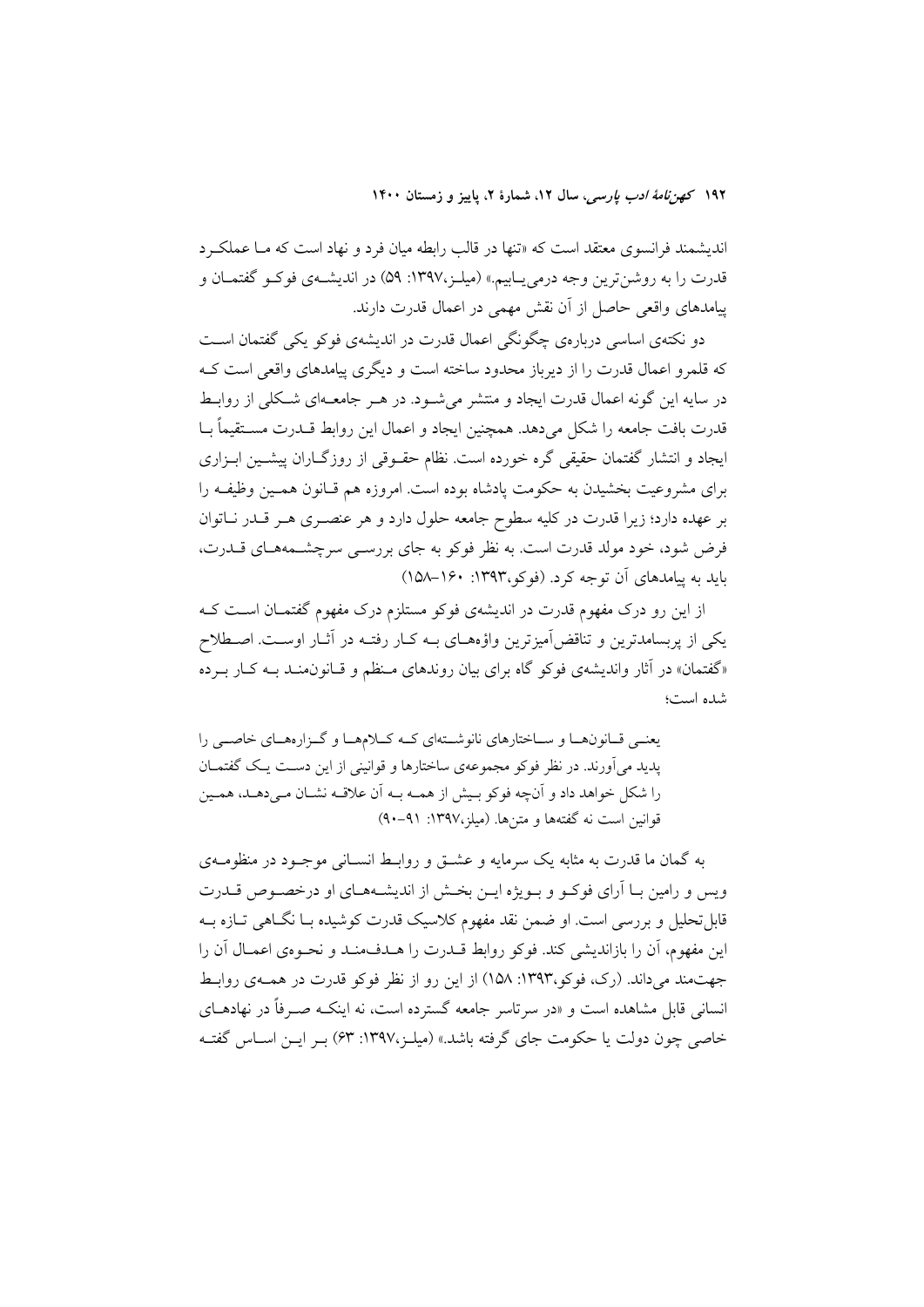شده است که قدرت از نظر او سوژه و ابزه را شکل مـیدهـد. (بهیـان،۱۳۸۹: ۱۵) بـرخلاف کانت که سوژه را امری کلی میدانست که در تـاریخ معقـول بـه سـوی تکامـل و پیشـرفت پیش میرود (کانت، ۱۳۸۴: ۲۲) فوکو "خود "را فعلیت آن (moment) حاضر مـیدانـد. خــود در تفکر متأخر فوکو جایگزینی است برای سوژه. این "خوّد "مــدام در مواجهــه بــا اکنونیــت خویش است و مدام بایست که ناظر به همین اکنونیتش دست به کـنش بزنـد؛ یـک هویـت ناپایدار و گذرا. لذا "خود "چیزی جز همان فعلیت امکـانهـای خـویش نیسـت: دغدغـهی خـود، دغدغـهي فعاليـت اسـت، نـه دغدغـهي نفـس بـه منزلـهي جـوهر. (همـان: ٣٧۶) فوکو می گوید که جامعه بدون روابط قدرت تنها می توانــد یــک انتــزاع باشــد. (فوکــو،۱۳۸۲:  $(\Upsilon \xi)$ 

قدرت در ذات اجتماعی شدن آدمی قرار دارد. لیکن این خود با نفی هر گونــه هویــت از پیش موجود و نفی هر گونه سوژگی، خود را در مرزهای امکانهای پیش رو قرار مـیدهــد. خود بودی اَدمی که با فلسفه مدرن–از دکارت به بعد–به سوژهی شناسا و با علــم، بــه ابــژه شناسایی بدل شده است، اکنون بایست که از بند این تعاریف و انقیادها رها شـود. " خـود"، در وضعیت خاصی -وضعیتی که همواره به گونهی بنیادینی سیاسی است–قـرار گرفتـه کـه ناگزیر است، دست به انتخاب بزند. ایــن برگزیــدن امکــانهــای پــیش رو و کــنش "خــود" بالفعل شدن چیستی آن اسـت، "خـود" از پـیش در بنـد امکـانهـای از پـیش تعیـین شـده گرفتار است؛ اما اگر وجود شبکهی قدرت در اجتماع حتمی است، پـس فـرد مـیتوانـد بـا آگاهی و گونهای مبارزهجویی تمام عیـار آزادی خـود را بـه حـداکثر برسـاند: نقـش مـن... این است که نشان دهم آدمها به مراتب بیشتر از آنچه تصور میکنند، آزاداند. (همان: ۳۳۵)

افـراد و نهادهـا در انديشــهي فوكــو محملــي بــراي اجــراي قدرتنــد. «افــراد در واقــع محمل های قدرتاند، نه مواضعی برای اعمـال آن». (میلـز،۱۳۹۷: ۶۲) امـا نکتـه اساســی در اندیشهی فوکو که در داستان ویس و رامین به وضوح آشکار است، مولد بودن قدرت است که ویس و رامین نمود بارز آن هستند. این دو در برابر قدرت تسلیم نمی شوند و ایــن خــود باعث ایجاد شکلهای جدیدی از رفتار در آنان میشود و همچنین باعث میشود کـه آزادی .<br>خود را محدود و خود را در بند نکنند و مسیر رو به تکاملی را طی کنند. در اندیشهی فوک نیز قبدرت مولید است، یعنبی «چیـزی کـه رخـدادها و شـکا هـای جدیـدی از رفتـار را بهبار مي آورد، نه اينكه تنها آزادي را محدود و افراد را در بند كنـد.» (همــان: ۶۴) مــا نيــز در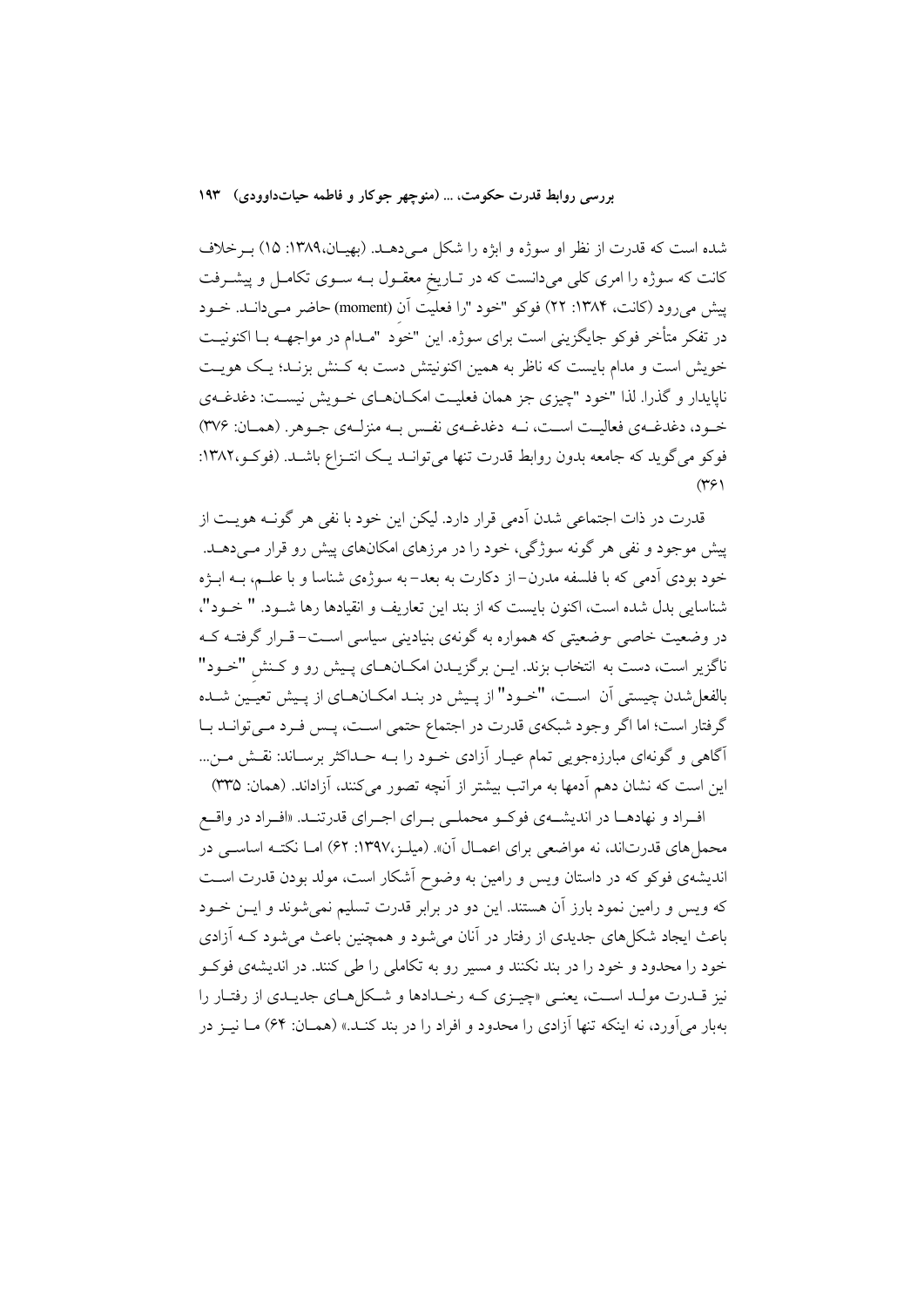این پژوهش با بررسی روابط شخصیتهای اصلی داستان به این مقوله خواهیم پرداخت ک چه نوعی از روابط قدرت در سطوح گوناگون این داستان با اندیشههای فوکو قابل تطبیــق و تحليل است.

۵. بررسی روابط قدرت حکومت، عشق و سرمایه در داستان ویس و رامین حقیقت عشق حقیقتی گفتمانی است که در قالب استراتژیهای گفتمانی صـورت مـی بنــدد. عشق به تنهایی معنایی نـدارد؛ بلکـه در سـیر روابـط میـان افـراد اسـت کـه حقیقـت خـود را می پابد. عشق نیز مانند قدرت زمانی معنــا مــی پابــد کــه افــرادی محمــل اجــرا و پــذیرش اّن شوند. در واقع عشق پدیدهای گفتمانی است که وجوهی تاریخی دارد. عشـق در ادبیـات فارسی گاه به مانعی در راه عاشق تشبیه می شود. مـانعی کـه بــه تعـارض گفتمــان عاشــق و معشوق دلالت میکند و به منزلهی دام نشاندهندهی تلاش معشوق برای تسلط همـه جانبـه بر عاشق است که یادآور تصویر ارباب-رعیتی یا شبان-رمگـی میـان حکومـتکننـدگان و حکومت شوندگان است؛ اما در این داستان برعکس است؛ زیرا عاشـق (شـاه موبـد) در پـی تسلط همهجانبه بر معشوق (ويس) است كه شاه موبد با شكست نيز مواجه مي شود.

عشق در نظر نیچه نیز همان اَری گفتن به زندگی است. «در اَرمان نیچه عشق و دوست داشتن زندگی به قدری است که بخواهد کل فرآیند زندگی بـه شــکلی ابـدی تکــرار شــود. حتی آن اجزایی از زندگی که دوست نداشته و بر آنها شوریده است.» (کریمبی، ۱۳۹۴: ۹۱) آيا اين مقوله در ازدواج شاه موبد با ويس نمايان است؟ قاعدتاً نه كه در اشعار زير نيــز نمــود بارزی دارد. به عنوان نمونه آنجایی که شاه موبد بـا ویـس بـه مـرو مـیرسـد و بریـا کـردن جشن عروسي:

| وليكــــن ويـــس بنشستــــه بـــه مـــاتم  | ثىــــه شــــاهان نشســــته شـــاد و خــــرّم |
|--------------------------------------------|-----------------------------------------------|
| همـه دلهـا بـه دردش گشــته بريــان         | به زاری روز و شب چــون ابــر گريــان          |
| گهسي نالـــــه زدي بـــر درد ويـــرو       | گهسي بگريستسي بـر يـــاد شــهرو               |
| گهى چـون بيـدلان فريـاد خوانـدى            | گهـي خـاموش خـون از ديـده رانـدي              |
| نــه مــــر گوينـــــده را پاســخ بـــدادى | نـه لـب را بـر سـخن گفـتن گشـادي              |
| از انسده جـــان او را كــــاروانى          | نــو گفتـــي در رسيــــدي هــر زمــاني        |
|                                            |                                               |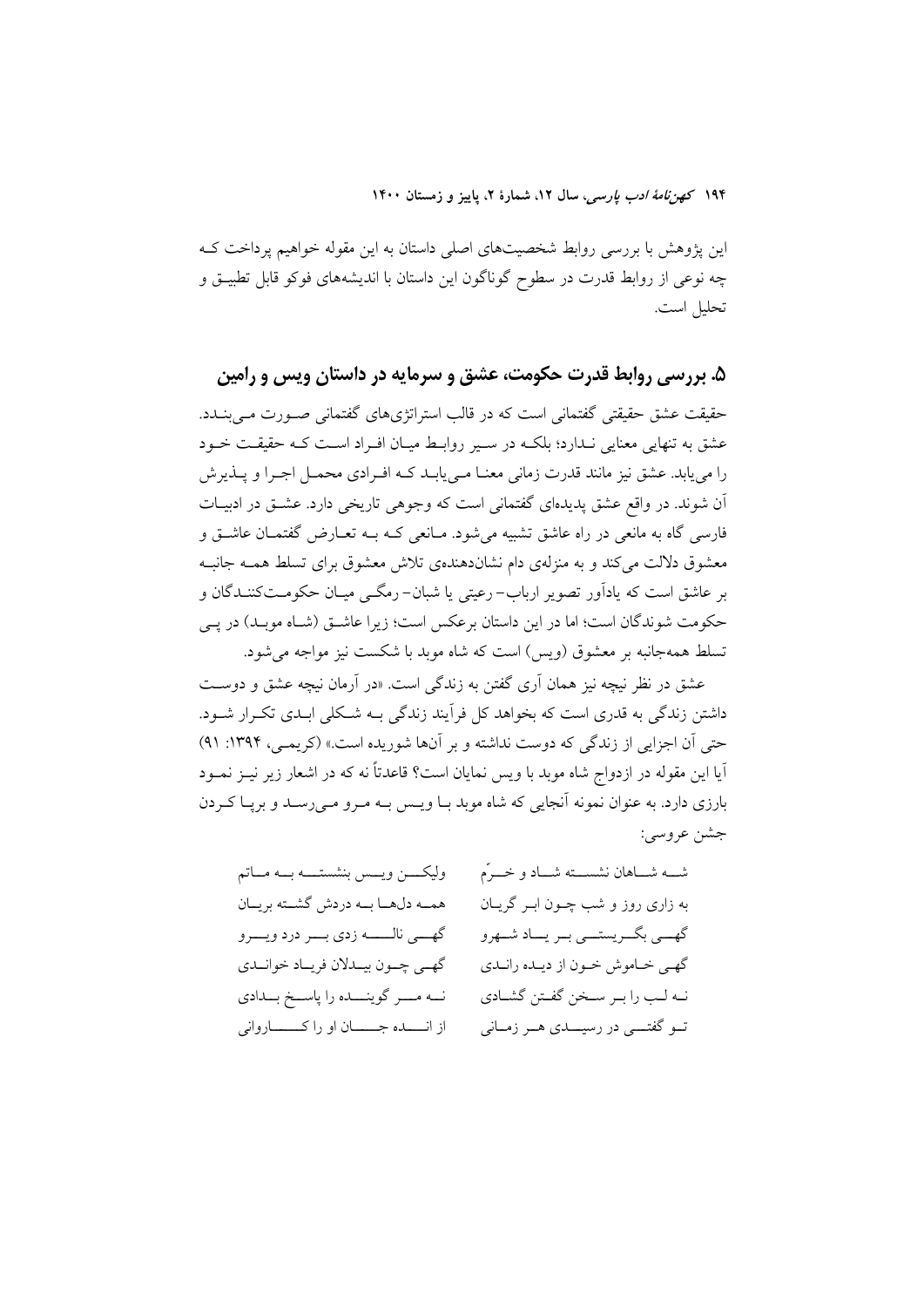به رنگ و گونه همچون زعفران گشت تنش همچون درخـت خيـزران گشـت چو دیـدنـدش بـه رخ بر اشـک بـاران زنـــــــــــان ســــــــــــــر كشان و نامـــــــــــداران دریـــغ و درد او نگــــرفت کاهــــــــش بسي لابه بـر او كـردنـــد و خواهـــش (اسعد گر گانی،۱۳۳۷: ۶۹)

موانع در راه وصال عاشق و معشوق از کلیشهایترین مضامینی است که در داستان های غنایی نمود بارزی دارد که منظومهی ویس و رامین نیز از این قاعده مستثنی نیست. موانع وصال شاه موبد با ويس عبارتند از: ازدواج ويس با ويرو، بيءلاقگي و عـدم تناسـب سـني ویس و موبد، دایه، لشکرکشی موبد به ارمنستان، جنگ موبد با قیصـر روم و آگــاهی از ایــن مسئله که ویس عاشق رامین است، رقیب بزرگی به نام رامین و …

از آنجا که استفاده از قدرت در قالب عشق نمودهای متفاوتی در این داستان دارد، مــا بــا بررسی روابط شخصیتهای اصلی داستان به این مقوله خواهیم پرداخت که چگونــه روابــط قدرت در سطوح گوناگون این داستان بر پایهی اندیشههای فوکو مؤثر بوده است.

#### ۱.۵ شاه مويد

در داستان ویس و رامین استفاده از قدرت در قالب عشق است کـه باعـث مـیشـود پادشـاه دیدگاه انتقادی خود را مستقیم و بیپروا و گاه تلخ و گزنده مطرح کند و در برابر بـد عهـدی شهرو فریاد اعتراض برآورد. در واقع اصرار شاه موبد بر ازدواج با شهرو است کـه شــهرو را به این نتیجه می رساند که چارهای جز عهد و سـوگند بسـتن بـا شـاه بـر سـر دختـر نــازاده خود ندارد. از این رو شهرو با شاه موبد عهد می کند که اگر دارای فرزنـد دختـری شـد او را به ازدواج شاه موبد درآورد. اما بعد از بزرگ شدن دختـر عهـد را مـیشـكند و دختـر را بــه همسري به ويرو مي دهد كه اين خود باعث جنگ و كشته شدن قارن همسر شهرو مي شود:

| وزان شمشيــر زخــم و تيـربــــاران | در أن انبــــوه گـــــردان و ســــــواران |
|------------------------------------|-------------------------------------------|
| به زاری کشته شد بر دست دشمن        | گرامــي بــاب ويســـه گــرد قــارن        |
| صد و سی گـرد کشتــه گشت بـا او     | بــه گــرد قــارن از گــردان ويــرو       |
| (اسعد گرگانی،۱۳۳۷: ۴۷)             |                                           |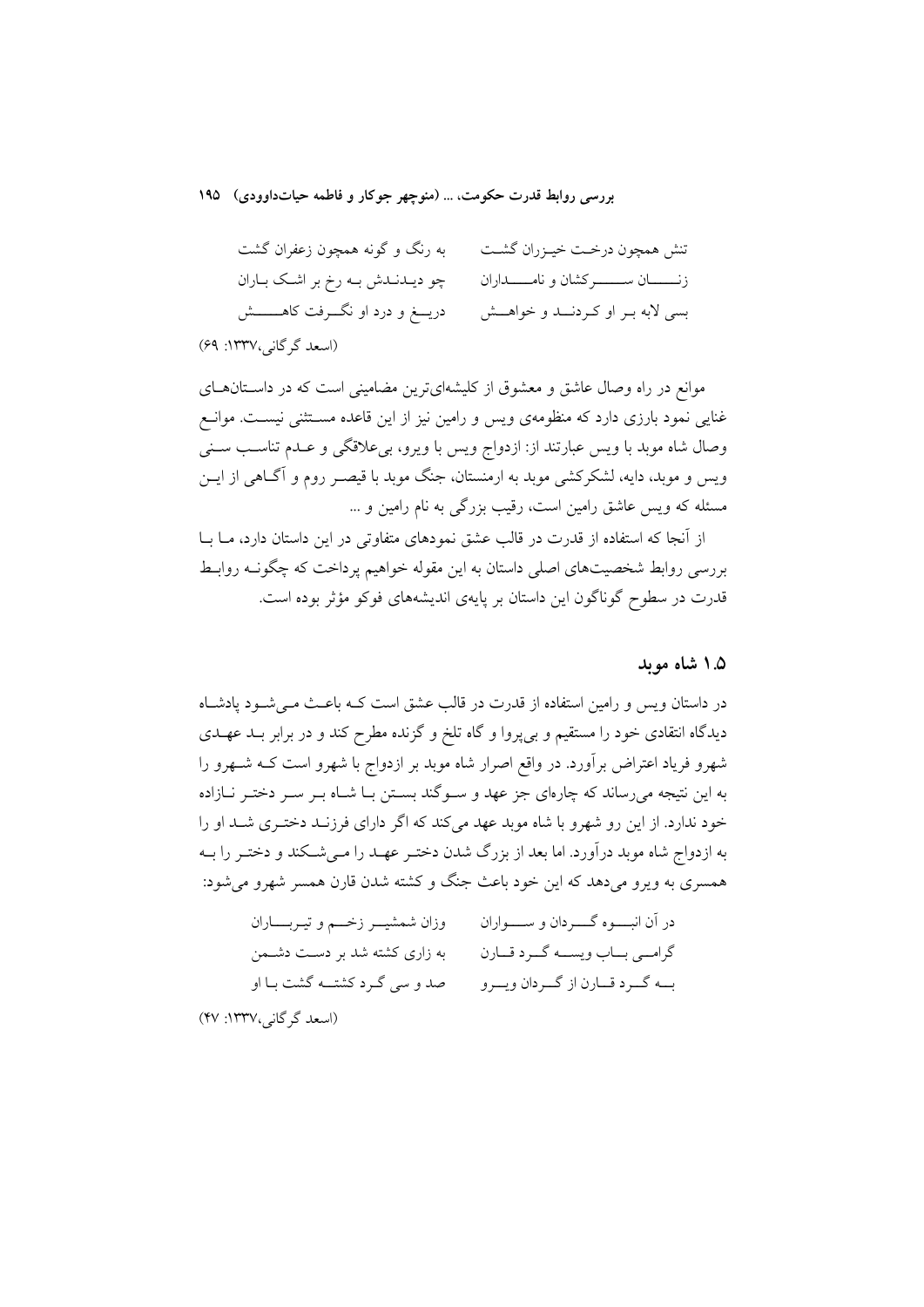زیبایی معشوق مانع عاشق و عامل گرفتاری اوست که در این داستان نمـود بـارزی دارد. عاشق یادشاه است که در حکم جنگجویی با استفاده از ابـزار قــدرت خــود بــرای تصــاحب معشوق رو در روی او می!پستد و به جنگ با او میپردازد که تنها راه رهـایی از ایــن جنـگ تسليم محض است؛ يعني در واقع بايد به اين قدرت تن داد، تسليم شد و حتى آن را با ميـل و ارادت پذیرفت. در این داستان برخلاف اشعار دیگر زبان فارسی کـه عاشــق بایــد تحمــل سختیها را کند و مجبور و محکوم به تحمل است، معشوق مجبور به قبول قدرت و تحمــل ستم است؛ زیرا عاشق پادشاه اسـت کـه در هـرم قــدرت قــرار دارد؛ یعنــی در ایــن داســتان معشوق مانع راه عاشق نمیشود؛ بلکه این عاشق است کـه راه معشـوق را سـد مـیکنـد و هرگونه که بخواهد از آن بهره میگیرد. عشق شاه موبد به ویس همچون سد محکمی است بر سر آرزوهای ویس البته کنشهای ویس در مقابل شاه موبد و رامین قابل توجه است ک تسلیم شاه موبد نمیشود. یکی از خصیصههای مهم امنیت عاطفی نیز مدارا با ناکامی است که در ویس در این داستان نمود بارزی دارد. «ایــن خصیصــه نمایــانگر واکـنش شــخص در برابر فشارهایی است که بر خواستههایش وارد می آیـد و سـدهایی کـه سـر راه آرزوهـایش ايجاد مي شود. اشخاص سالم يـا شخصـيتهـاي بـالغ موانـع را تحمـل مـي كننـد و تسـليم ناكامي نمي شوند.» (شولتس،١٣٨۶: ٢٩) قدرت عشق در اين داستان بـالاترين قــدرت را دارد و در واقع یک روند رو به تکامل دارد. ویــس بــه دنبــال آزاد کــردن خــود از بنــد وضــعیت غیرانسانی جهانی است که در آن قدرت و سرمایهداری حـرف اول را مـی(نـد. وی در یـی فراهم آوردن جامعهای آرمانی برای خود است که بتوانـد در آن زنـدگی انســانی شایســتهای داشته باشد. در کل ارتباط ویس با موبد یک رابطه برگرفته از امنیـت عــاطفی نیسـت؛ بلکــه رابطهای است برگرفته از قدرت در واقع رابطهی یک انسان نـاگزیر و مجبـور کـه چـارهای جز تسلیم ندارد؛ اما ویس توانست در مقابل سرنوشتی که دیگران برایش رقم زدند، بایستد. سرنوشتی که به تأثیریذیری از جامعهی مردسالار بود. «چنین اسـت کـه نیمـی از جامعــه بــه مانند ویـس بـه رغـم مقاومـت بیهـوده آغــازین خــویش نــاگزیر تــن بــه ارتکــاب گنــاهی خواهند سپرد که جامعه پیش از زادن آنان برایشان مقرر داشته است. چونـان نفرینــی شــوم.»  $(A:1YAT, 0)$  (مزدايور، ۱۳۸۲)

البته ذکر این نکته نیز ضروری است که قــدرت حکومـت در دایــره وظـایف حکومـت اعمال نشده است. از این رو نوعی استبداد محسوب میشود. در واقع قدرت یک حکومت بايــد داراي مشــروعيت اجتمــاعي باشــد؛ امــا اگــر زمــاني از ايــن مشــروعيت اجتمــاعي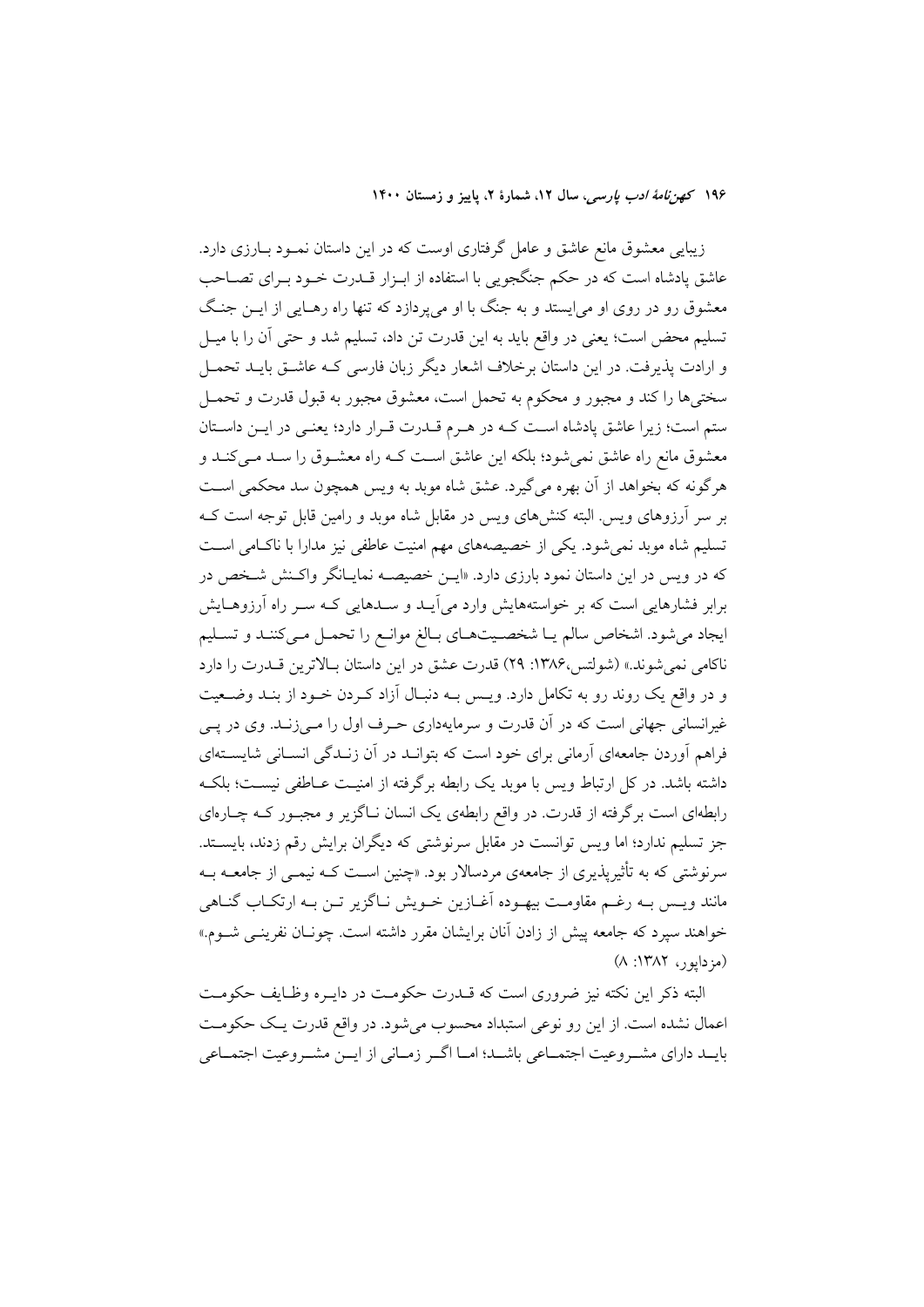برخوردار نباشد و در دایرهی مسئولیتش انجام وظیفـه نکنـد و بــه عبــارت دیگــر پادشــاه از قدرت حکومت برای مسائل شخصی خود استفاده کنـد، چیــزی کـه در شـاه موبـد نمــود بارزی دارد، استبداد تلقی شده و با شکست مواجه مـیشـود؛ زیــرا طبعــاً انســان اســتبداد را دوست ندارد و سرشت انسانی از استبداد گریزان است. استبدادی کـه در ازدواج شـاه موبـد با ویس نمایان است و ویس از آن گریزان.

شاه موبد از یک سو در برابر بدعهدی شهرو فریاد اعتراض برمبی آورد و از ســوی دیگــر هنگامی که با اعمال فریب و زور ویس را بــه دســت مــیآورد، نگرانــی وی در در رابطــهی برادر خود رامین که عاشق ویس است دو چندان می شود. از این رو بـرای از میـان برداشــتن برادر خود رامین دست به ترفندهایی می;ند تا او را از سر راه خود بردارد، غافل از ایــن کــه با این کار نمی تواند ویس و رامین را دور از هـم نگـه دارد؛ زیـرا ویـس زنـی اسـت کـه از خلق وخوی ناپایدار ارباب قدرت آگاهی دارد و می داند که به وعـدههـای آنـان نمـی تـوان اعتماد کرد. آرایش گفتمانی و گزارههایی کـه در ایــن داســتان شــکل مــی گیــرد عبارتنــد از: فرض اول: این که ویس تن به عشق پادشاه خواهد داد. فرض دوم: ویس از هر راهی بـرای رهایی از عشق یادشاه استفاده خواهد کرد. آشکار است کـه هرگـز ویـس تـن بـه خواسـته یادشاه که به زور بر وی اعمال شده نخواهد داد. از این رو یادشاه هنگامی که از عشق ویس و رامین آگاه می شود، سعی می کند با آرایش هـای گفتمـانی و اقــداماتی متفــاوت ایــن دو را دور از هم نگه دارد؛ اما باز هم با شکست مواجه می شود و نمی توانـد کـاری از پـیش ببـرد. آگ@هی و دانـش پادشـاه از عشـق ویـس و رامـین بـه یکـدگر و انجـام کارهـایی بـرای دورنگهداشتن آنها از یکدیگر نه تنها سودمند نیست؛ بلکه به نابودی پادشـاه نیــز مــی|نجامــد؛ یعنی پادشاه با در دست داشتن همهی ابزارهای قدرت باز هـم نتوانسـت بـه اهـداف خـود دست یابد. چیزی که فوکو نیز در اندیشههـای خـود آن را بیـان مـیکنـد. « فوکـو در مقالـه حقیقت و قدرت استدلال می کند که دولت، بـا وجـود همـهی ابزارهـای پـر قـدرت خـود نمي تواند ميدان روابط واقعي قدرت را به تمامي به نفع خود قبضه كند.» (ميلز،١٣٩٧: ٨٥)

### ۲.۵ شهرو

تقابل شخصیتهای این داستان در مقابل قدرت متفاوت است. مثلا شهرو در مقابــل قـــدرت تسليم مي شود و فريب مال و ثروت را مي خورد: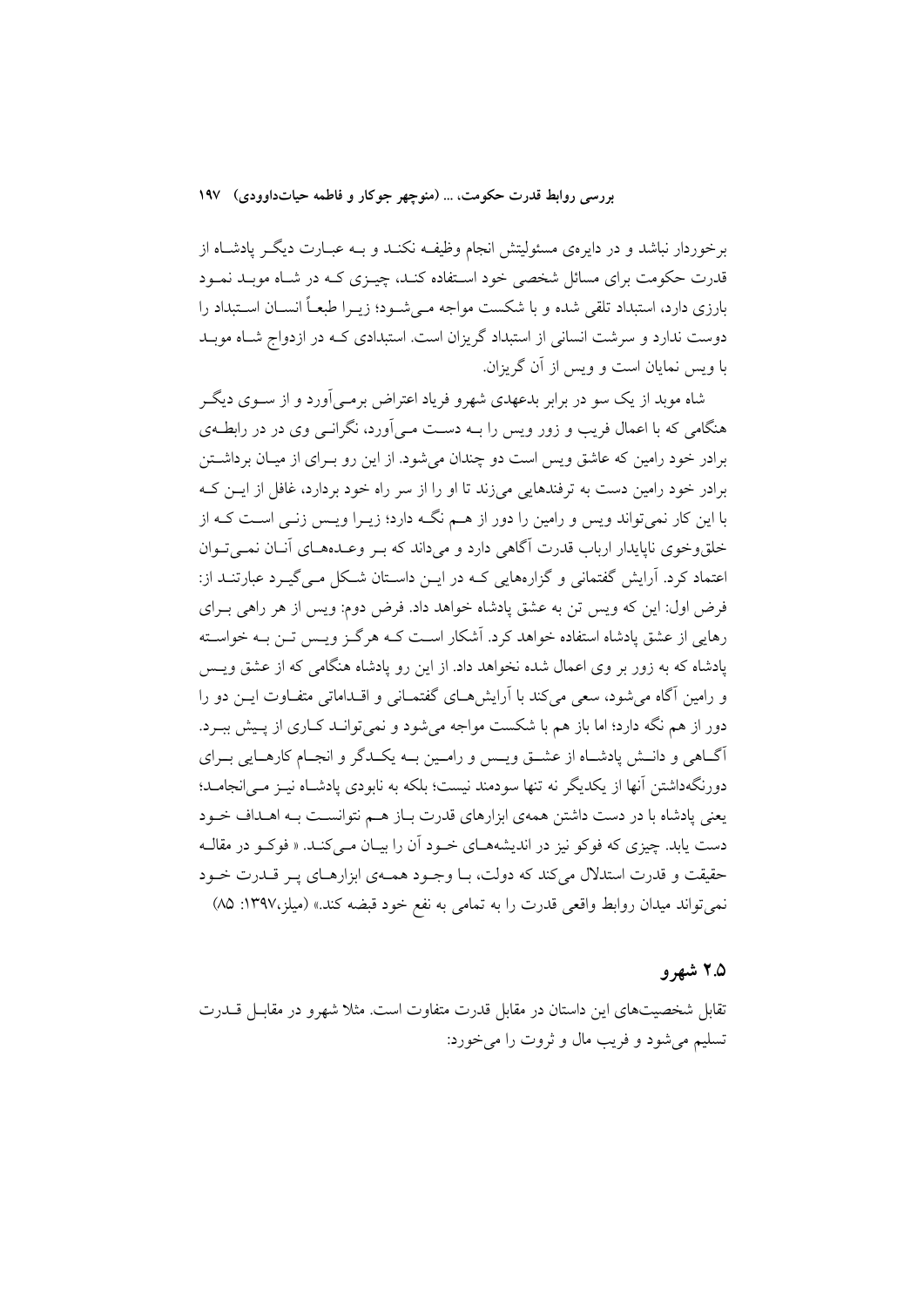بـرادر گفــت شــاها چيـــــز بسيـــــار به شهرو بخش و بفريبش بـه دينــــار يس آنگاهي به يزدانـــش بترســــــــان بــه نيكــويي اميــــــدش ده فـــــــراوان بگو بـا ايــن جهـان ديگــر جهانسـت گرفتـاری روان را جــــاودان اســــت چو در بنــد گنـــه باشـــد گرفتـــــار چــه عــذر اَرد روانــت پيــــش دادار چرا بشکستی آن پیمان کـه کــردی چـو گوينــدت چـرا زنهـار خـوردي بمـــاني شــــرم زد در پيـــــــش داور نبینے ہیے کس را پشت و یـــاور از ایــن گونــه ســخنِهــا را بیـــارای به دینار و به دیبایشش بییرای روا باشــد كه بفــريـبـنـــد ماهــان بــــدين دو چيــــز بفريبنــــد شـــــاهان همــه کس را به دینـــار و به گفتــــار بلدين هـر دو فريبــد مــرد هشــيار

(اسعد گر گانی،١٣٣٧: ۵٧)

یا در جای دیگر به خاطر اینکه تسلیم قدرت موبد نشود، برای رهایی از آن دختر نـازاده خود را در عهد و پيماني كه بـا موبـد مـي بنـدد، بـه او مـي دهـد. از ايـن رو تسـليم جهـان سرمایهداری شدن که شهرو نمونهی بارز آن است، زندگیایی را برای ویس به بـار مـیآورد که تمایلی به ادامه آن ندارد؛ اما مدارا میکند. در واقع در این داستان سـرمایهداری اسـت کـه حکم رانده و افراد را تسلیم خود کرده است. اگرچه شاه موبد با قدرت حکومت نتوانسـت آنان را مغلوب كند؛ اما با قدرت سرمايه اين كار را كرد. از ايـن رو شـهرو فريـب سـرمايه را خورد و دروازهی دژ را گشود و دختر خود را تسلیم یادشاه کرد:

| کـه نتـوان کـرد آن در دفتـــري يــــاد       | بــه شـــهرو خواســـته چنـــدان فرستـــــاد       |
|----------------------------------------------|---------------------------------------------------|
| دگر پانصــد شتــــر بودنــــد بـــاري        | صد اشتـــر بـــود بــا مهـــد و عمـــــارى        |
| بسر ایشــــان بارهـــــای درّ شهــــوار      | هميـدون پانصـد اشتــر بـود پـر بـــــار           |
| ز گــوهر همچـــو گـــردون پرستــــــاره      | صـد اسـب تـازي و سيــــصد تجــــاره               |
| بنفشــه زلــف و ســـنبل جعــد و گلــرخ       | دو صـــد ســـرو روان از چـــين و خلــــخ          |
| بــرو بارنـــده هفتــو رنـــــگ و پرويـــــن | بـه بـالا هـر يكـي چـون سـرو سـيمين               |
| بـه سـر بــر تــاج زرّ و درّ خوشـاب          | كمرها بر ميـــــان از گوهــــــر نــــــاب        |
| ز رخســـــارش بــــدو در گلستـــانــــــى    | بهــاري بـــود از آن هـــر دلستــانـــــــي       |
| به بالا هـر يكـــي ســـرو بلنــدي            | به گیسو هر یک <sub>می</sub> مشکیـــن کمنـــــــدی |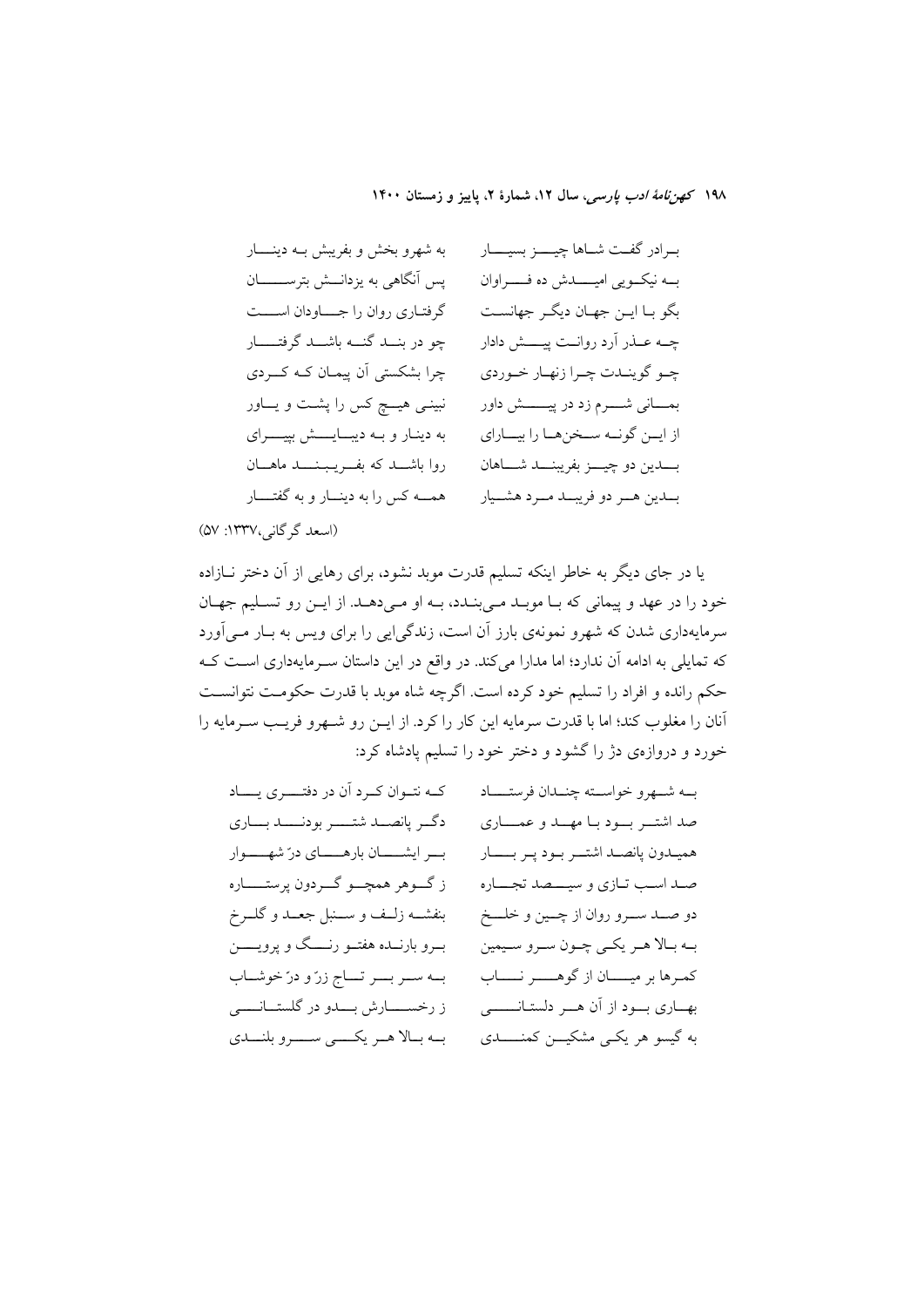بـه پـیش رویشـان خورشـید چـون مـه به رخ هر يک چــو مـــاه چهــــــــارده ده سراســر چــون دهنشــان گوهرآگيـــــن همه بـــا يـــارو و بــــا طـــــوق زريــــــــن همـان صـد درج زريـــن پـر ز گوهـــر دو صـد زرينـــه افســـر بـــــود ديگــــــر بـه رنـگ و بـوي همچـون زلـف دلبــر بریشان کرده مشــک نـــــاب و عنبــــــــر بـه سـان مــاه بـا زهـــره گـــه بــام بلورين بود و زريـــن هفتصـــد جــــــــام دگـر ديبــاي رومــي بيـــست خــــروار بـه گونــه همچــو نــو بشکفتـــــه گلـــزار كجبا از وصف و انبدازه بــــرون بــود جز این بسیار چیـز گونـــهگــــون بـــــود که نـه موبـد بـه شـهرو بـر فشاندســت تو گفتی در جهـان گوهـــر نمانـــــدست چه از گوهر چـه از ديبــا و دينـــــار چو شھرو ديد چنديـــن گونهگون بـــــار يسـر را كـرد و دختـــر را فرامــــوش ز بس نعمت چو مستان گشـت بيهــوش ز يـــزدان نيــز آمـــــد در دلــــش بيـــــم دلـــش زان ناشـــکیبی شـــد بـــه دو نیــــــم یس آنگـه مـاه تابــــان را خبـــــــر داد چو گردون دیو شب را بنسد بگشــــاد بيامخت آنچه برج آسمان كسرد ببر آن دز نيبز شبهرو همچنسان كسرد كجــــا درگـــــاه دز بــر شـــــاه بگشـــــاد بـه دز درشــد هــم آنگــه شــاه دلشــــاد

(اسعد گرگانی،۱۳۳۷: ۶۰-۵۹)

مارکس در برداشت ماتریالیستی از تاریخ « به بنیـان اقتصـادی یـک جامعــه بــه منزلــهی مجموعه عواملی نگاه می کند که معین کننـدهی تمـام عناصـر روبناسـت.» (فرتـر،۱۳۸۶: ۲۵) مارکس و انگس می گویند:

ایدههای طبقهی حاکم در هر دوره ایدههای تعیین کنندهاند. به عبارت دیگر طبقـهای کـه نیروی مادی هدایتگر جامعه به شمار میرود، در عین حال نیـروی فکـری آن نیـز هســت. طبقهای که ابزار مادی تولید را در اختیار دارد، در نهایت ابزار تولیـد ذهنـی را نیـز در اختیـار خواهد داشت. پس ایدههای آنان که ابزار تولید ذهنی را در اختیار ندارند به کل در انقیـاد آن طبقه خواهد بود. ایدههای حـاکم چیــزی بــیش از بیــانی ایــدئال از روابــط مــادی مســلط و درنتیجه روابطی که یک طبقه را تبدیل به طبقهی حاکم میکند، نیستند. (همان: ۲۹)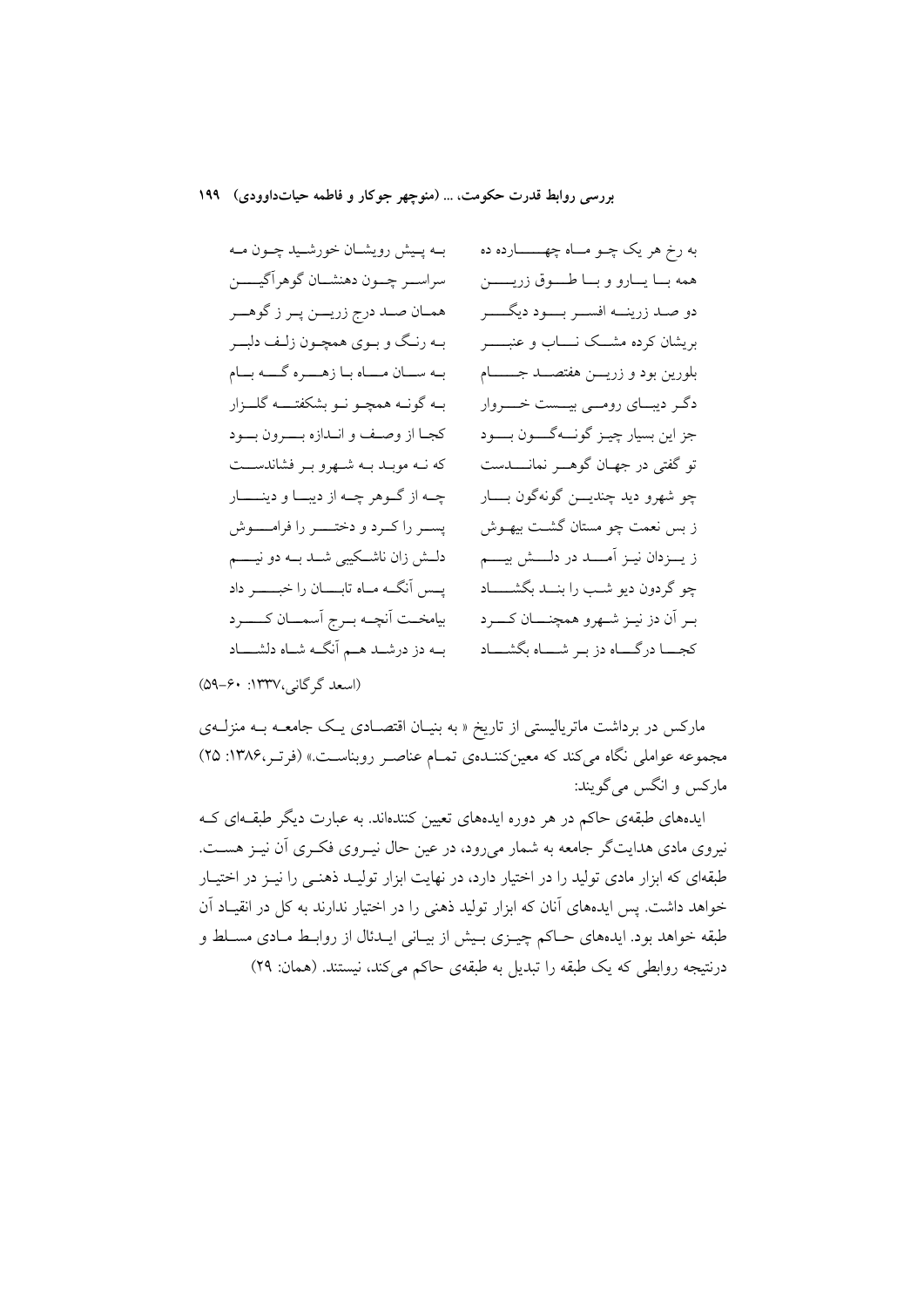# ۳.۵ ویس

عشقی که در این داستان در ویس وجود دارد، عشـقی فراتـر از خـرد و ایــن عشــق قــدرت حقيقي است. در واقع عشق ويس به جنون نمي كشد؛ زيـرا « نـابخردي محمـل و تكيـه گـاه جنون بود یا بهتر است بگوییم معرف عرصهای بود که جنون در آن امکان تحقق مــیlفــت.» (فوکو،١٣٨٨: ٩٨) از نگاه شعراي پارسي نيز دو نوع جنون در هر جامعه وجود دارد. «جنــون روحانی که یک تعالی مثبت است و با مشقت و رنـج و غـم حاصـل مـیشـود. دوم جنـون مادي كه نوعي شوريدگي نابود كننده است.» (سديديور، قـانعي(د،١٣٩٣: ٢۴) بــا توجــه بــه این اوصاف چیزی که در ویس وجـود داشـت جنـون نبـود؛ بلکـه عقلانیتـی بـود فراتـر از عقلانيـت منطقـى؛ يعنـى در واقــع ويــس عاقــل بــوده؛ امــا عقلــش فراتــر از خــرد بــوده، عرفشکن بوده و مسیر تکامل را طی میکرده. در صورتی کـه مجنـون افراطـیتـر اسـت، بی برنامه است، داد و فریاد می کند و کارهایش درست که عرفشکن است؛ اما از روی خـرد هم نيست. البته اين عقلانيت در حكومت، عشق و سـرمايه بــا هــم فـرق دارد. در حكومــت نوعی عقلانیت سیاسی مطرح است کـه شـاه موبـد درسـت و درجـای خـود از آن اسـتفاده نکرده است. در عشق نوعی عقلانیت فراتر از عقلانیت منطقی که در ویس نمود بـارزی دارد و در سرمايه نيز عقلانيتي منطقى حاكم است. در حقيقت سرمايه يايهي اين جهـاني و عشــق یایهی معنایی و قدرت پایهی سیاسی را نگه می دارد.

در بررسی داستان، ویس تسلیم موبد نمی شود؛ امـا وسوسـههـای دایـه از چنـان قــدرتی برخوردار است که ویس تسلیم رامین میشود با اینکه در آغــاز دایــه را از خــود مــی(انــد و بي شرم و گستاخ مي خواند؛ اما باز هم تسليم او مي شود:

| که از ما سوی رامین گشت یـادت        | هم از ویرو هم از من شرم بـادت       |
|-------------------------------------|-------------------------------------|
| دل من این گمان بر تــو نبستـــــــی | مراگر موی بـر ناخـــن برستــــی     |
| وگر تو مهتری مـــن کهتـــر تـــــو  | اگر تو مادری مــــن دختـــر تـــــو |
| که بیشرمی زنان را بد کنــد روز      | مرا شوخی و بےشرمی میاموز            |

(اسعد گر گانی،۱۳۳۷: ۹۷)

و یکباره سرایای وجود خود را در راه عشق به رامین می نهد تا جایی که دیگر نه ننگ و نام برایش مهم است و نه حتبی از مرگ میترسد. از ایــن رو بــا اراده اســتوار خــود در برابــر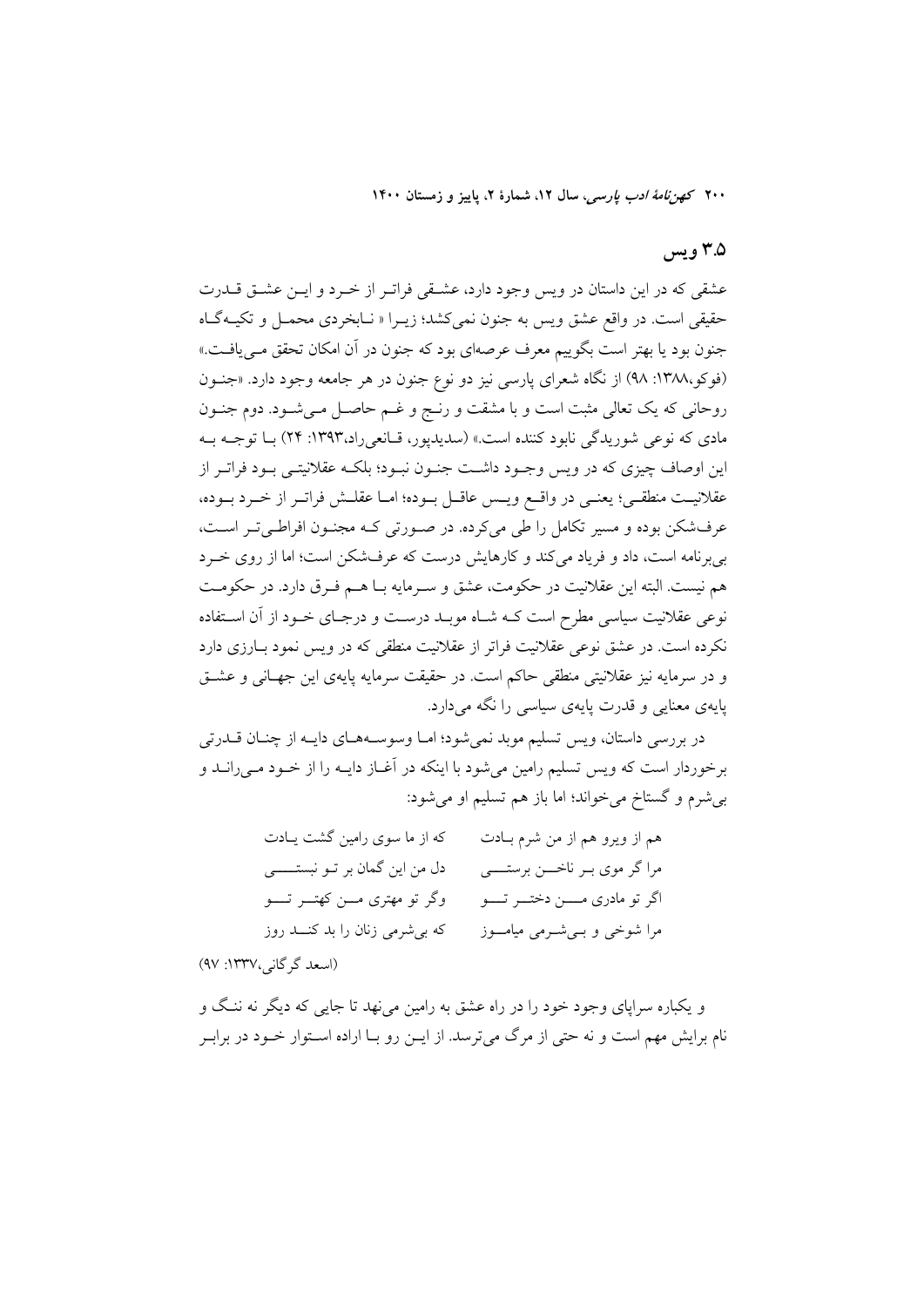ستم جامعه مردسالار می[یستد و همسر مورد علاقه و سرنوشتش را خودش معین مـیکنـد. در واقع ویس در برابر سرنوشتی که جامعهی مردسـالار بـرای او تعیـین کـرده مـی|پســتد و روابط اجتماعی و فرهنگی چنـین جامعـهای را کــه نداشــتن آزادی اندیشــه و اختیــار عمــل زنان است را در هم می ریزد:

| ز مردان لابــه بپذیرنــــد و گفتـــــار | زنان را گرچه باشد گونهگون چــار     |
|-----------------------------------------|-------------------------------------|
| که کام خــویش را گیــرد بــدان دام      | هزاران دام جوید مـــرد بــیکـــــام |
| بگیرد مـرد او را سخــت آســــان         | شکار مرد باشد زن بـه هـر ســان      |

(اسعد گر گانی،١٣٣٧: ٩٨)

جامعهای که ویس آن را قبول ندارد.

این تضاد و ناهماهنگی را در داستان ویس و رامین باید نماد همه ناموزونی هایی شــمرد که جامعه مردسالار در توزیـع قــدرت و تنظـيم نيروهـاي اجتمـاعي در برابـر يکــديگر اعمال میکند و بر اثر اّن عشق حقیقی میان زوج طبیعی زن و مـرد قربـانی مـیشــود و نابو د مي گر دد. (مز دايور، ١٣٨٢: ١٢٧)

ایستادگی در برابر این قدرت یعنی شاه موید توسیط ویسی میے توانید دلایل روحیے و روانی نیز داشته باشد. «تنش در اینجا برأیند و محصول یک فشــاره عــاطفی و یـک گســتره کمینهای است. سوژه مستأصل در مکانی محصـور شـده کـه بـرایش حکـم قفـس را دارد و همین فشردگی مکان که با بالاگرفتن فشاره عاطفی همراه شـده، تـنش ایجـاد کـرده اسـت.» (شعیری،۱۳۹۵: ۸۷) که از دلایل این فشاره عاطفی میتواند این باشد کـه موبـد پـدر ویـس يعني قارن را كشته يا او را به جبر از زادگاه خـود بيـرون آورده و از همسـرش ويـرو جـدا کرده است و همچنین نداشتن تناسب سنی و … « ویس یک زن ناب است کـه مـی خواهــد زندگی کند و از عمر خود بهره گیرد. خوی اَتشین ویس طوری نیست که به هــر پیشــاَمدی گردن نهد. از همان کودکی ذوق استقلال و انتخاب در او پیداست.» (اسلامی ندوشـر، ۱۳۷۰:  $(90)$ 

در داستان ويس و رامين مي بينيم كه سرمايهداري حرف اول را مي زند و افــراد را تســليم خود می کند و بر آنان سـلطه مـی(الـد. البتــه ویـس شخصــیتی متفــاوت دارد. وی یــک زن ناب است کـه اگرچـه در ابتـدا تسـليم مـي شـود و اگـر دقـت کنـيم، سرنوشـتي بـوده کـه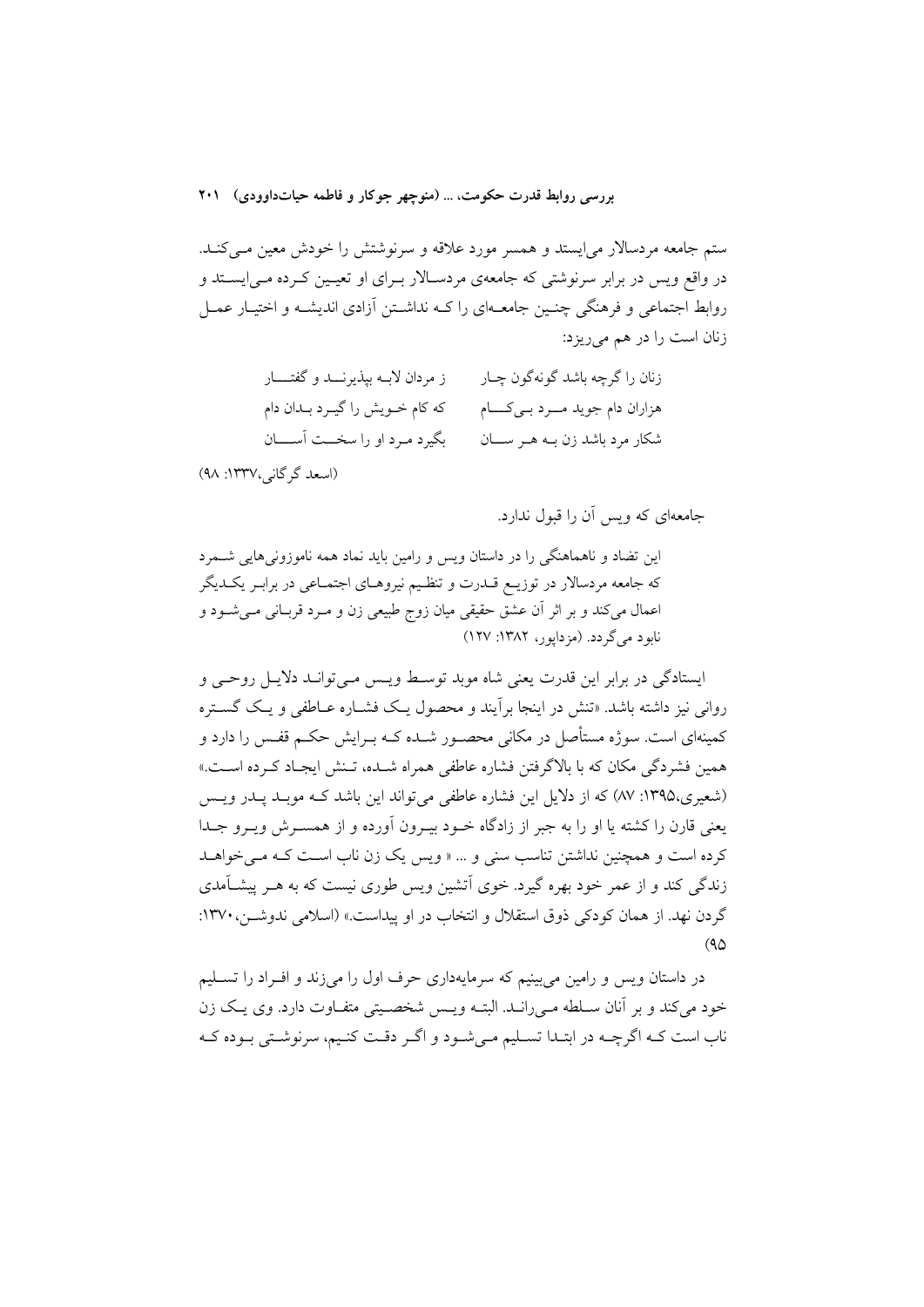بهطور ناخواسته بر وی تحمیل شده، راه گریزی هم نداشته است. البتـه مـا در ایــن مقولــهی اعمال قدرت یادشاه بر ویس نباید تنها به عملکرد سرکوبگری قدرتها نگاه کنیم؛ بلکه بایــد به مقاومت افراد در برابر این حکومتها نگریست کـه پذیرنـدگان منفعـل قــدرت نیســتند. چيزې که در ويس نمود بارزې دارد. فوکو نيز مي گويد:

مـا نبايــد عملكــرد قــدرت را صــرفاً ســر كوب كــردن افــراد بــه دســت نهادهــا يــا حکومتها بدانیم؛ بلکه باید توجه کرد که مقاومت در برابر سرکوبگری بسی غالبتر از آنی است که تصور شود. او بدین شیوه میکوشد تا افراد را دیگر بـه چشــم پذیرنــدگان منفعل قدرت ننگرد. (میلز،۱۳۹۷: ۷۰)

نکتهی قابل اهمیت در این شخصیت این است که مدارا می کند و شخصیتی روبه تکامـل را در این داستان رقم میزند.

ما در ایران باستان با زنـان زیــرک، کـاردان و هوشــمندی مــواجهیم کــه اهانــت کــردن، بي توجهي نمودن و حقير شمردن زنان را نه تنها برنمي تابد؛ بلكه بعضاً چنــان عكــسالعملــي نشان دادهاند که تمام ساختارهای سیاسی، فرهنگی، حقوقی و اجتماعی حــاکم بــر جامعــه را متزلزل کرده و زیر سوال بردهاند که ویس یکی از این زنان است. (حـاکمی، زواریـان، ۱۳۹۰:  $(9)$ 

### ۴.۵ رامین

رامین گزارهی دیگری است که قدرت او در داستان نقش اساســی دارد. وی از آنجـا کــه در کودکی با ویس بزرگ شده بود، با دیدن ویس در صحنهی نبردی که بین شاه موبد و شـهرو درمیگیرد، عاشق ویس میشود. به همین خاطر تلاش میکند تا شـاه را متقاعـد کنـد کــه از این جنگ صرفنظر کند؛ اما کاری از پیش نمی برد و در ادامه نیز وقتی شاه از عشق ویـس و رامین به هم آگاه می شود، دستور قتل رامین را صادر می کند. رامین فـرار مـی کنــد و در ایــن میان با دختری به نام شکر آشــنا مــیشــود و ازدواج مــیکنــد. ایــن اعمــال قــدرت پادشــاه باعث می شود که رامین مدتی از عشقی که به ویس داشت دست بکشد.

اعمال قدرت صرفاً رابطهای میان افراد یا گروهها ندارد؛ بلکـه شــیوهای اسـت کــه در آن برخی اعمال، اعمال دیگر را تغییر میدهند. البته چیزی به نـام قــدرت کــه فــرض مــیشــود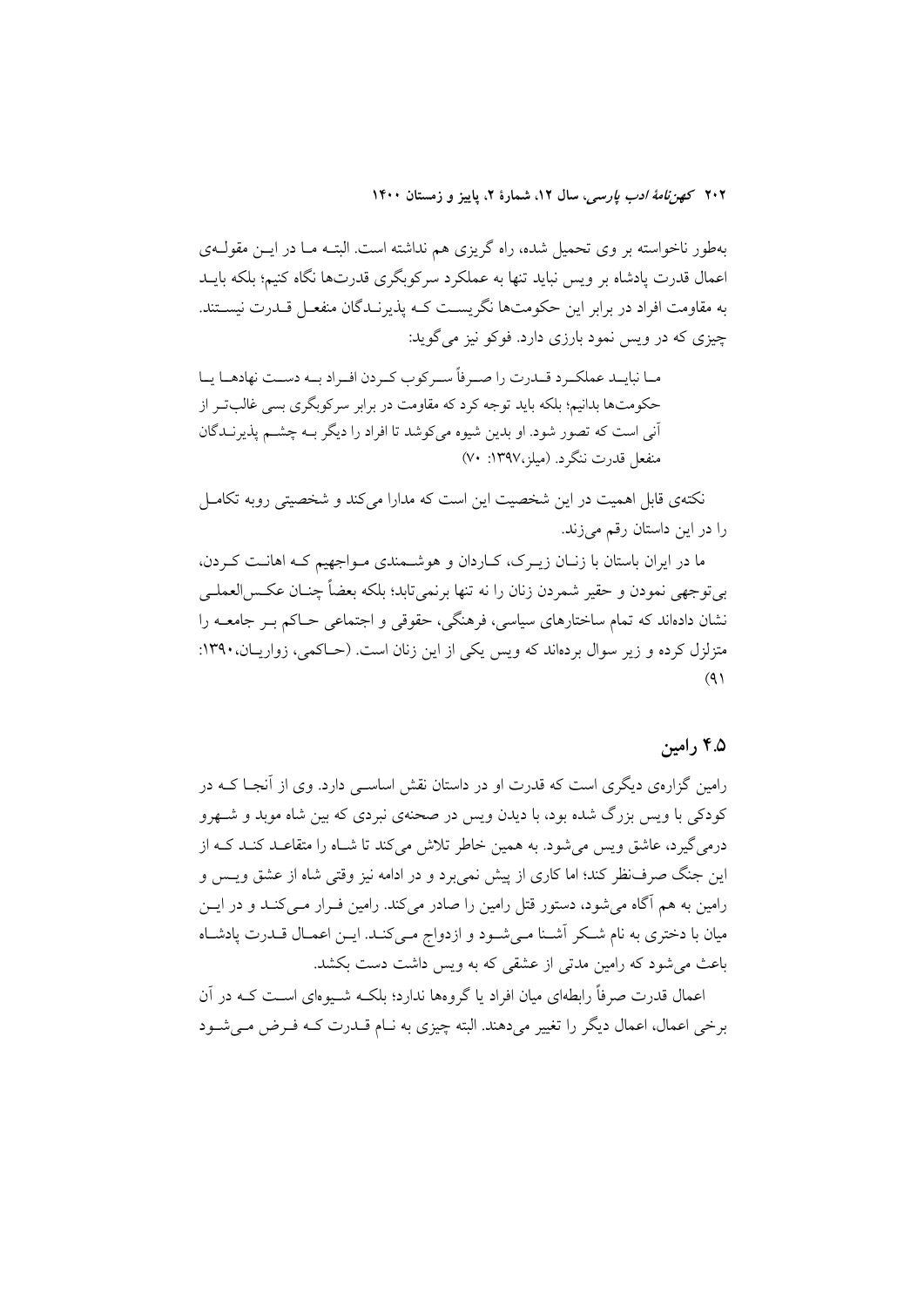بهصورتي عمومي و به شكلي متمركز يا يراكنـده وجـود داشـته باشـد، وجـود نـدارد؛ بلكـه قدرت تنها وقتي وجود دارد که در قالب عمل درآيد؛ هر چند کــه در درون حــوزوي کــاملاً متفـاوتی از امکانــاتی ادغــام گــردد کــه بــا ســاختارهای دایمــی ارتبــاط دارنــد و بــر آن&ــا تأثير مي گذارند. قدرت ربطي به رضايت ندارد. (دريفوس و رابينو، ۱۳۹۴: ۳۵۷)

از این رو بدون رضایت رامین قدرتی اعمال شـده کـه رفتارهـایی را شـکل داده اسـت. «قدرت صرفاً مانعي در برابر ما نيست كه مي گويد نه؛ بلكه از اين حد درمي گذرد و يديدهـا را توليد مي كند، لذت ايجاد مي كند، معرفت به وجـود مـي آورد و گفتمــان توليــد مــي كنــد.» (یورگنس و فیلیپس، ۱۳۹۲: ۳۶) شاه موبد که محملی برای اجرای قدرت است می خواهـد با اعمال زور و سرکوب دست رامین را ببندد تا از عشق خود به ویس صرف نظر کنـد؛ امـا عاقبت با شکست مواجه می شود؛ زیرا فاقد دانش است و فقط با اتکای نیبروی بیازو است که سعی دارد چنین تصمیمی را عملی کند. «در تحلیل فوکو از قدرت شاید پربـارترین نکتـه این باشد که به زعم او روابط قدرت عمدتاً ناموفقاند، چرا که هرگز بـه هـدف خـود بعنـی فرمانروایی تام نمی رسند.» (میلز،۱۳۹۷: ۸۱) شاه موبد محمل اجرای قدرت است. هـر چنـد وی از ایــن فرصــت بهــره مــىجویــد تــا رامــین را از ویــس دور نگــه دارد؛ امــا كــارى ازپیش نمی به د؛ زیبرا شباه موبید از این مقولیه آگیاهی نیدارد کیه «ببر چیه کسبی فرمیان رانده می شود و نیز این که به چه شیوه می توان فعالیتهای کسی دیگر را شکل داد.» (فوک و،  $(11.140)$ 

#### ۵.۵ داىە

دایه که نقش رساندن ویس به رامین را ایفا میکند، نقشی اسـت کــه سراســربینی بنتــام را در ذهن تداعي مي كند.

یکی از ساختارهای انضباطی مورد اشارهی فوکو کـه اغلـب کـاربران اندیشـهی او آن را اقتباس کر دهاند "زندان سراسه بین" است. او در نظـارت و مجـازات و نیـز در مصـاحبهای بــاعنوان "چشـــم قــدرت" در ايــن بــاره ســخن گفتــه اســت. زنــدان سراســربين طرحــي معمارانه است که جرمی بنتام فیلسوف سدهی هجدهم آن را توصیف کـرده اسـت. (میلـز،  $(YA \cdot YY)$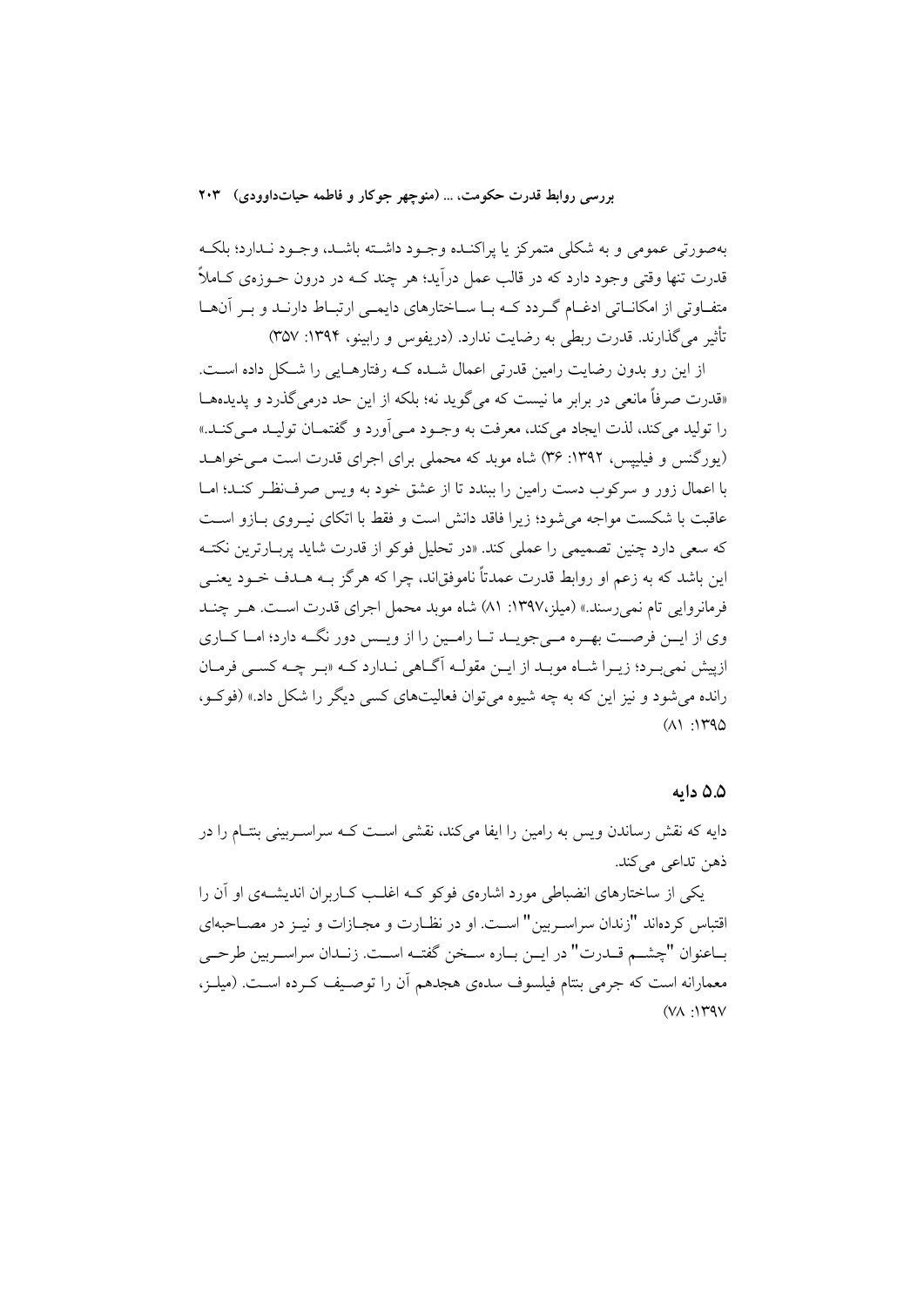دایه همچون دیدهبانی است که صحنه را زیر نظر دارد و به محض شنیدن ایــن خبـر کــه شهرو دروازههای شهر را گشوده و شاه موبد ویس را با خود برده به نزد ویس مــی(ود و او را در رساندن به رامین پاری می رساند. هـر چنـد از سـوی ویـس و شـاه موبـد ابـزار و کارکردهای قدرت و شبکه روابط حاکم است که در آن هر یک سعی مـیکننـد بـر دیگـری فائق آیند؛ اما حضور دایه در این صحنه و ترفندهای اندیشیدهی اوست کـه تعیـین کننـدهی فرجام كشمكش بين ويس و شاه موبد است.

بنابراین قدرت در این داستان ابزاری نیست که در پی مشـروعیت بخشـیدن بـه قــدرت شاه موبد باشد. شخصیتهای این داستان از جمله شاه موبد، رامین، ویرو هر یک بـه نــوعی با اعمال قدرت در یی براندازی دیگری است. اما قدرتی که از سوی یادشاه اعمـال مـی شـود خدعه گرانه، منفعت طلبانه و فاقد دانش است. ویس محمل اصلی قدرت است، قدرت عشتی که باید از سوی او به ظهور برسد. از این رو ویس فردی نیست که صـاحب قـدرت باشـد، بلکه ابزاری است برای به انجام رساندن قدرت از این رو از هیچ کوششی چشم نمی پوشـد و به جنگ سرنوشتی میرود که بر او تحمیل شده است. البته کردار مدبرانه و آگاهانهی دایــه نیز او را قــدرت مــي بخشــد. در كــل قــدرت حكومــت از ســوى شــاه موبــد بــدون دانــش پیش میرود و از آنجا که نه در جای مناسب خود و با فریب دادن شهرو بـه مـال و سـرمایه پیش میرود، محکوم به شکست می شود؛ امـا در مقابـل ویـس بـا قــدرت عشــق و آگــاهی سعی دارد به جنگ سرنوشتی برود که بر او تحمیل شده است. از ایــن رو بــا کمــک دایــه و رامین قدرت شاه موبد را درهم می شکند.

## ۶. نتيجه گيري

منظومه ویس و رامین داستانی عاشقانه است کـه در آن مسـئلهی عشــق و ازدواج بــر مبنــای ساختارهای اجتماعی پیش از اسلام مطرح شده است. در ایــن داســتان عاشــق (شــاه موبــد) دریی تسلط همهجانبه بر معشوق (ویس) است که شاه موبد با شکست مواجه می شود؛ زیـرا عشقی که در ویس وجود دارد، عشـقی فراتـر از خـرد و قـدرتی حقیقـی اسـت. البتـه ایـن عقلانیت در حکومت، عشق و سرمایه با هم فرق دارد. در حکومت نوعی عقلانیت سیاســی مطرح است که شاه موبد درست و درجای خود از آن استفاده نکرده است. در عشــق نــوعی عقلانیت فراتر از عقلانیت منطقی که در ویس نمود بارزی دارد و در سـرمایه نیـز عقلانیتــی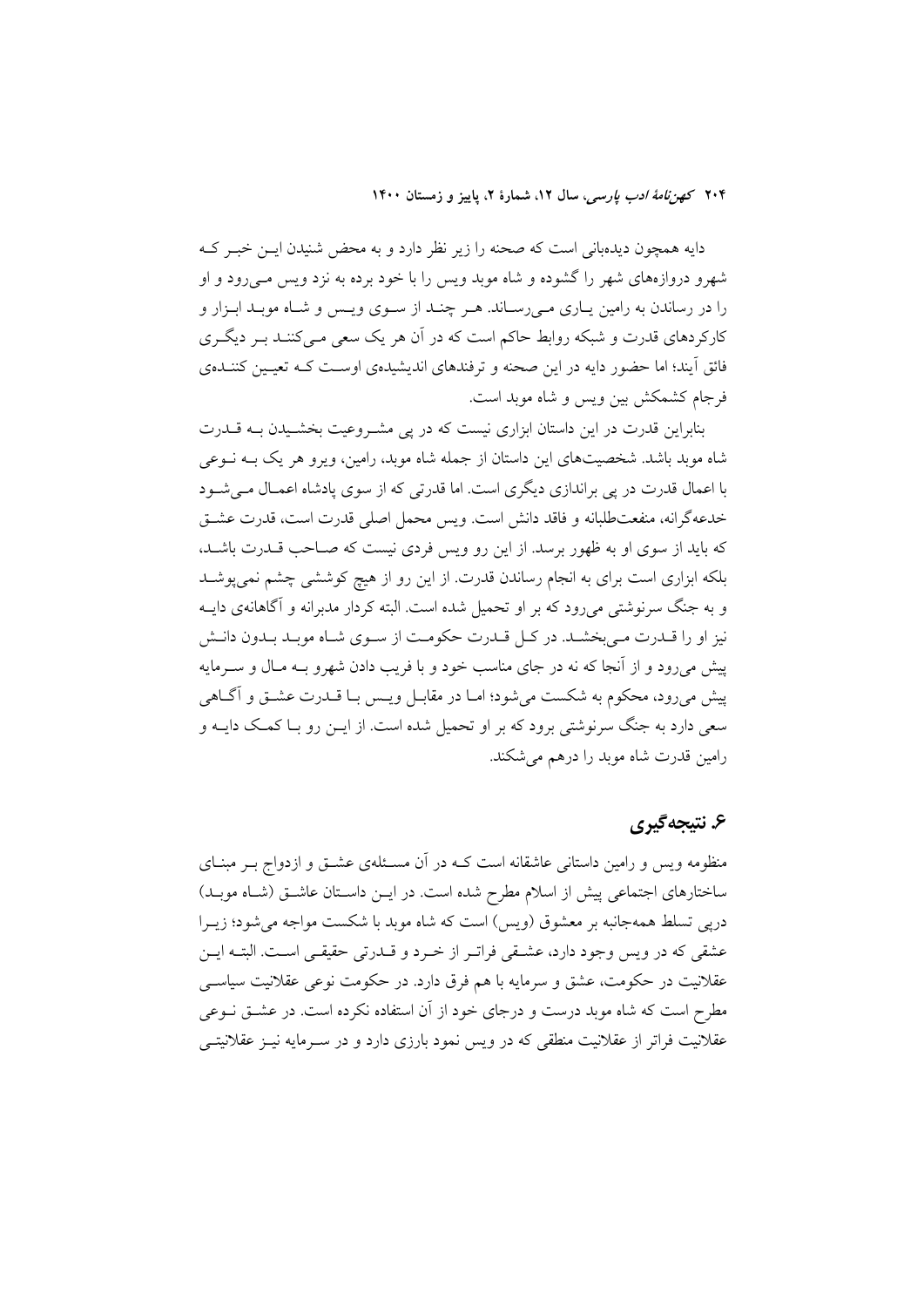منطقی حاکم است. در حقیقت سرمایه پایهی این جهانی و عشــق پایــهی معنــایی و قــدرت پایهی سیاسی را نگه میدارد که هر کدام باید در جای خود و به درستی استفاده شوند.

این داستان نمودی از برتری قدرت و چگونگی شکل گیـری مقاومـت در برابـر گفتمــان غالب قدرت را به تصویر مـی کشـد. عکـس|لعمـل شخصـیتهـای ایــن داسـتان در مقابـل قدرتها متفاوت است. مثلاً شهرو در مقابل قدرت سرمايه تسليم مي شــود. ويــرو در مقابــل قدرت حکومت اگرچه ایستادگی می کند؛ اما در پایان تسلیم اَن می شود. ویس قدرت عشـق را برمی گزیند و به جنگ سرنوشتی که به طور ناخواسته بر وی تحمیل شده می رود و رونــد روبه تکاملی را در این داستان طبی می کنـد. در واقـع اسـتفاده از قـدرت در قالـب عشـق نمودهای متفاوتی در این داستان دارد که قدرت عشق در این داستان بالاترین قــدرت را دارد و شاه موید یا در دست داشتن همهی ایزارهای قدرت باز هیم نمبی توانید بیه اهیداف خیود دست یابد. همانطور که فوکو نیز می گوید، تنها ابزارهای پر قدرت برای ایجاد میـدان روابـط واقع ٍ قدرت كافي نيست. البته در اعمال قدرت يادشـاه بـر ويـس و رامـين نبايـد تنهـا بـه عملکرد سرکوبگری شاه موبد نگاه کرد؛ چیزی که فوکو نیز بر آن تأکید می کند؛ بلکه باید بـه مقاومت ویس و رامین در برابر شاه موبد نگریست که پذیرنده منفعل قدرت نیستند.

### یے نوشتھا

اسعد گرگانی، فخرالدین (۱۳۳۷). ویس و رامین. به اهتمام محمدجعفر محجوب. تهران: اندیشه. اسلامي ندوشن، محمدعلي(١٣٧٠). جام جهان بين. چاپ پنجم. جامي. اسلامی ندوشن، محمدعلی(۱۳۴۹). «اَیا ویس و رامین یک منظومـه ضـد اخـلاق اسـت؟». مجلـه (ماهنامه) نگین. شماره ۶۴، ۹–۱۱. آقا گلزاده، فردوس(۱۳۸۶). «تحليل گفتمان انتقادي و ادبيات». ادبيژوهي. شماره اول. بهار. بهيان، شاپور(١٣٨٩). «روششناسي ميشل فوكو». مجله علوم اجتماعي. سال چهارم. شماره٨ تقـوي كوتنـايي، عليرضــا(١٣٩٥). «بررســي و تحليــل عنصــر شخصــيت در ويــس و رامــين اثــر فخرالدين اسعد گر گاني». مجموعه مقالات نخستين همايش ارتباطات، زبان و ادبيــات فارســي و مطالعات زبان شناختي. همدان موسسه نامي سخن هگمتانه. دريفوس، هيوبرت؛ لوئيز، فيلييس(١٣٩۴). ميشل فوكو فراسـوي ســاختگرايي و هرمنوتيــک. ترجمــه حسين بشيريه. چاپ دهم، تهران: ني.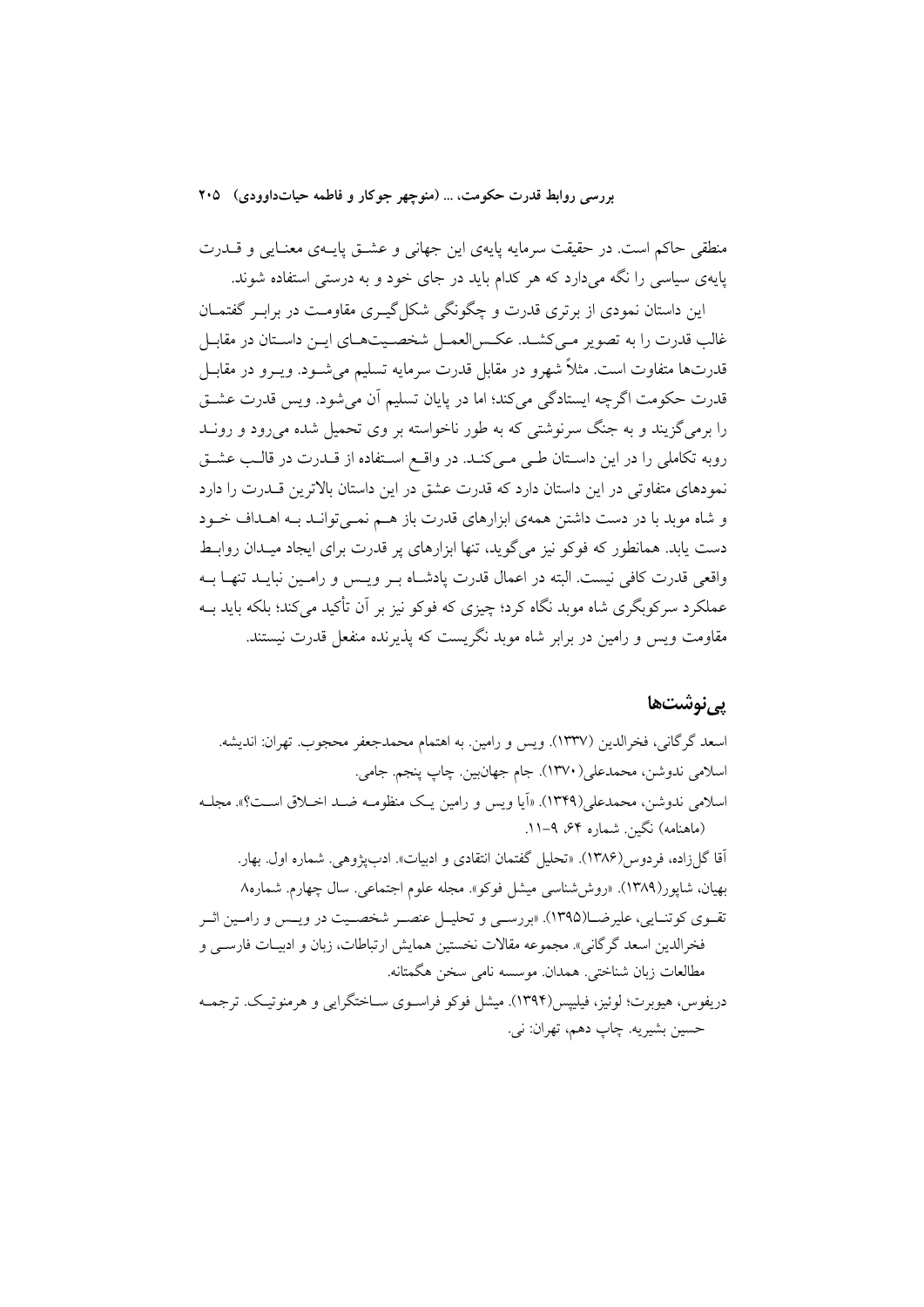حـاکمی، اســماعیل؛ زواریــان، راضــیه(١٣٩٠). «بررســي جایگــاه زن و عشــق در ویــس و رامــین فخرالدین اسعد گرگانی». فصـلنامهی تخصصـی زبـان و ادبیـات فارسـی. شــماره ۱۰. زمســتان.  $1 - 1.4$ 

سدیدپور، سمانه سادات؛ قانعیراد، محمدامین(۱۳۹۳). «سیر تحول مفهوم جنــون در متــون مانــدگار ادب فارسی». متن شناســی ادب فارســی. دانشــکده ادبیــات و علــوم انســانی دانشــگاه اصــفهان. ---شماره دوم. تابستان. صص ۴۲–۲۳.

شعیری، حمیدرضا(۱۳۹۵). نشانه– معناشناسی ادبیات: نظریه و روش تحلیــل گفتمــان ادبــی. تهــران: مرکز نشر اثار علمی دانشگاه تربیت مدرس. -

ثىولتس، دوان(۱۳۸۶). روانشناسى كمال. ترجمه گيتى خوشدل. چاپ چهاردهم. تهران: پيكان. -صفا، ذبیح\لله (١٣٨١). تاریخ ادبیات در ایران. ج ١. تهران: ققنوس. عبدی، لیلا؛ صیادکوه، اکبر(۱۳۹۲). «بررسی دو شخصیت اصلی منظومـه ویــس و رامـین بـر اســاس

الگوی سفر قهرمان». مجله ادبپژوهی. شماره۲۴. تابستان. صص۱۴۷–۱۲۹.

کانت، ایمانوئل(۱۳۸۴). معنای تاریخ کلی در غایت جهان وطنی. ترجمه منوچهر صـانعی درهبیــدی. انتشارات نقش و نگار. -

کریمی، روح|لله (۱۳۹۴). «بازگشت جاودان به مثابه ژرفترین اندیشه چنین گفـت زرتشـت». مجلــه -غربشناسی بنیادی. پژوهشگاه علوم انسانی و مطالعات فرهنگی. سال ششم. شــماره دوم. پــاییز -و زمستان. ۱۱۳–۸۹

فرتر، لوک(۱۳۸۶). لویی التوسر. ترجمه امیر احمدی اریان. تهران: مرکز. فوكو، ميشل(١٣٩٣). دانش و قدرت. ترجمه محمد ضيمران. چاپ هفتم. تهران: هرمس. -فوكو، ميشل(١٣٨٨). تاريخ جنون. ترجمهى فاطمه ولياني. چاپ هفتم. تهران: هرمس.

فوکو، میشل(۱۳۹۵). نبردی برای نجابت و چند گفتگوی دیگـر. ترجمــه محمدرضــا اخلاقــیمــنش.

نهران: انتشارات مصدق با همکاری انتشارات جامی. --فوکو، میشل(۱۳۸۲). سوژه و قدرت، در: میشل فوکو، فراسوی ساختگرایی و هرمنیوتیک، هیــوبرت

دریفوس و پل رابینو. ترجمه حسین بشیریه. نشر نی، چاپ سوم. محجوب، محمدجعفر (۱۳۷۱). «نظری به سیر عشق در داستان ویس و رامین». مجله ایــرانشناســی.

سال چهارم. صص ۴۶۹–۵۱۱.

مزداپور، کتایون(۱۳۸۲). گناه ویس. اساطیر.

معین، محمد(۱۳۶۳). فرهنگ معین. تهران: امیرکبیر.

میلز، سارا(۱۳۹۷). میشل فوکو. ترجمه مرتضی نوری. چاپ چهارم. تهران: مرکز.